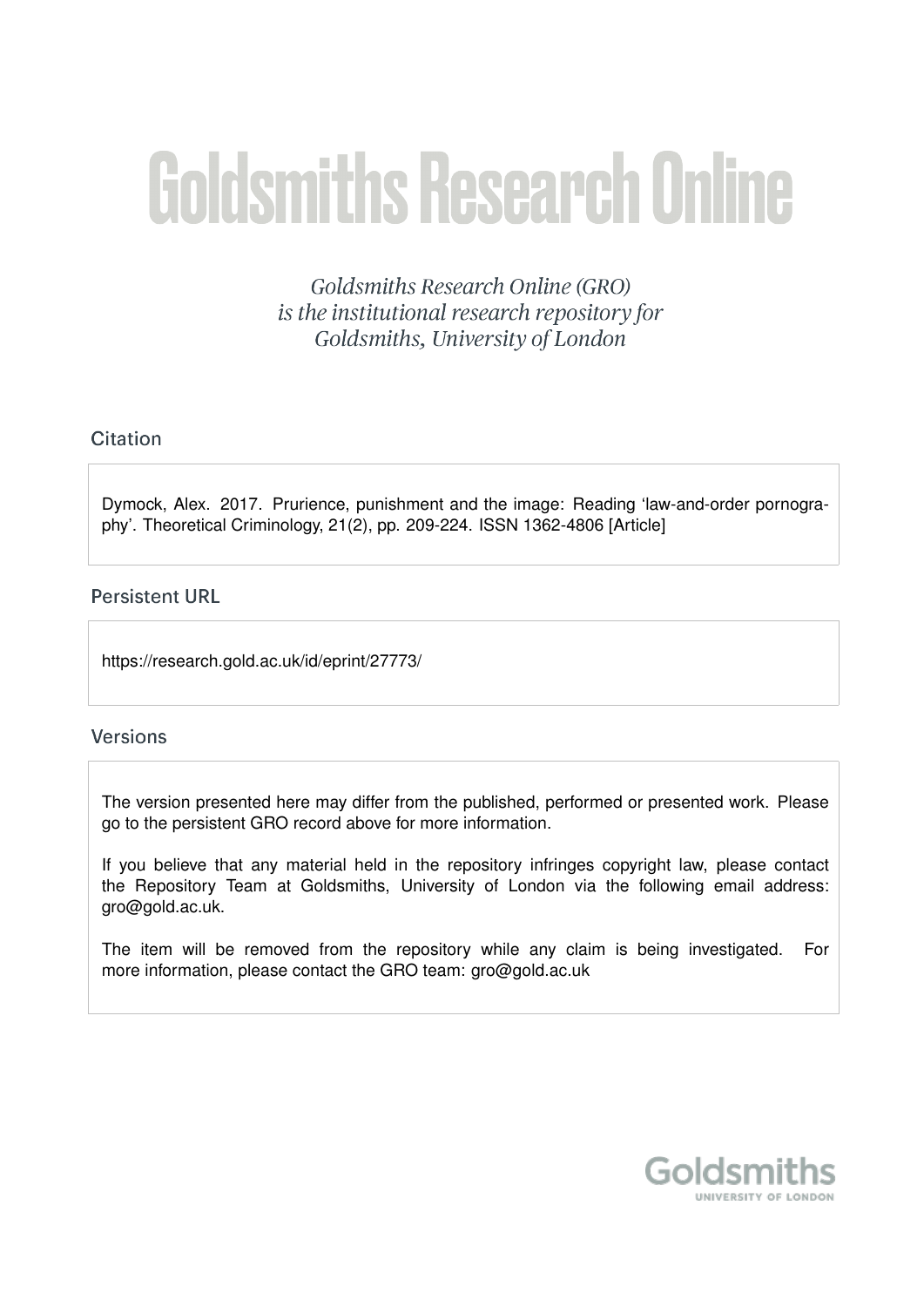# **Prurience, punishment and the image: Reading 'law-and-order pornography'**

# **Abstract**

*This article aims to expand interpretations of the representational and spectatorial politics of images by investigating what Wacquant has termed 'law-and-order pornographies'. By this, he refers to images of crime and punishment accorded signifiers of the pornographic and the prurient in order to describe the fusion of the erotic and the punitive. The first part of the article brings into conversation the fields of porn studies and visual criminology. It examines more closely what is at stake in imbuing crime images with the grammar of the pornographic. The second part of the article argues that the application of the pornographic to images of law and order has been refracted back onto the sphere of adult entertainment, in particular, the phenomenon of 'revenge pornography'.*

# **Keywords**

visual criminology; spectatorship; punishment; Wacquant; porn studies; gender and society

**Corresponding author:** Alex Dymock, School of Law, Royal Holloway University of London

**Address**: School of Law, Arts Building, Royal Holloway University of London, Egham Hill, Egham, Surrey, TW20 0EX.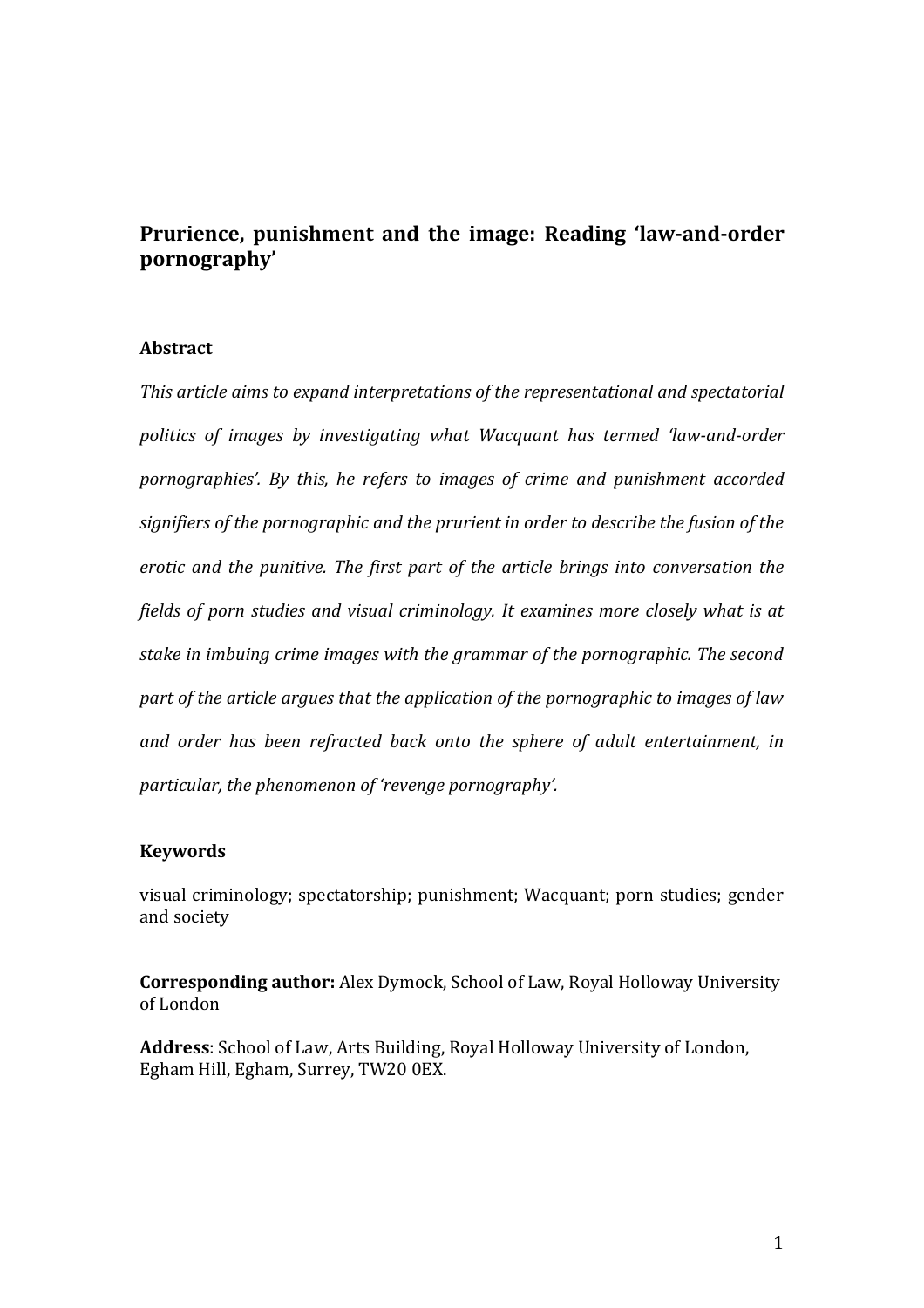## **Email:** [alex.dymock@rhul.ac.uk](mailto:alex.dymock@rhul.ac.uk)

**Phone number:** 01784 276682

# **Acknowledgements**

I would like to thank Sarah Taylor-Harman, Evi Boukli, Flora Renz and Nora Honkala for their feedback on various drafts of this article, and Howard Davis for lively debate about 'poverty porn', which provoked me to write it. An early version was also presented at a Critical Sexology seminar at University of Warwick, and I am grateful to Oliver Davis and Kayte Stokoe for their incisive respondent papers.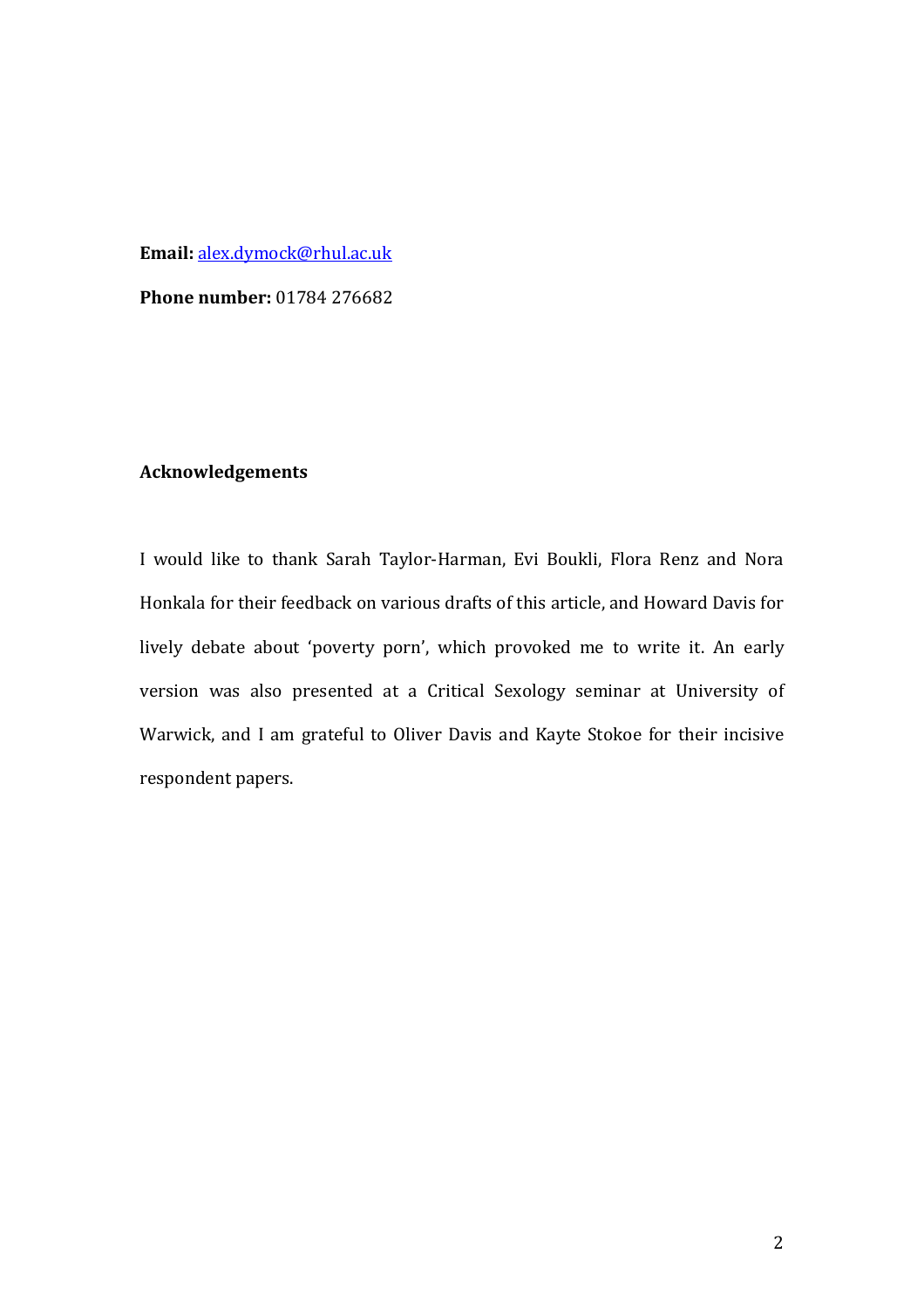### **Introduction: pornographies of crime**

The emerging field of visual criminology has opened up innovative new pathways for expanding our understanding of crime images, and understanding our relationship as criminologists to the visual. As Hayward (2009: 12) suggests, previously, criminologists' scrutiny of the visual was underdeveloped as the discipline has historically been 'defined by words and numbers', with an impoverished appreciation of the force of visual culture. To rectify this imbalance, particular attention has been paid in recent years to circuits of affect stimulated by crime images (Young, 2009; 2010; 2014) and the ethics of representation (Carrabine, 2011; 2012; 2014; Valier and Lippens, 2004), as well as the role of the visual in practices of crime control and criminal justice (Brown, 2014; Groombridge, 2002; Schept, 2014), to name but a few examples.

One arena in which evolving work on the visual has yet to be fully developed is interrogation of the pornographic. The majority of scholarship that addresses the criminogenic status of pornography has concerned links between the adult entertainment industry and organised crime (Meese Commission 1986; Osanka and Yohann, 1989), the proliferation of online pornography as a form of cybercrime (see, for example, Jewkes, 2010; Yar 2005), or consists of polarising accounts of the role of pornography in perpetuating male violence (see, for example, Diamond, 2009; Dines, 2010; Malamuth and Donnerstein, 1984). All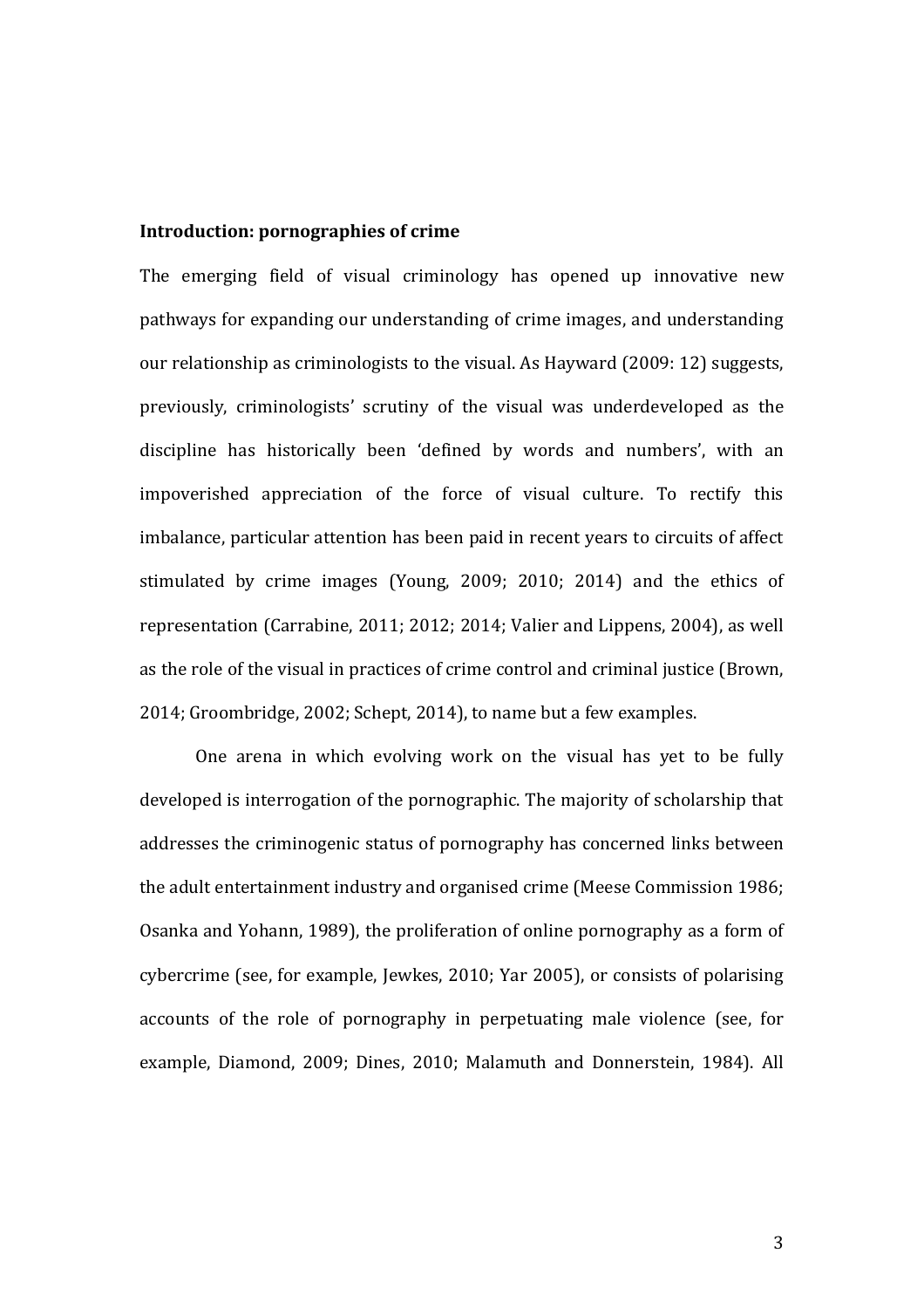three elements of this scholarship address what I will refer to throughout this article – following Hester (2014) – as the 'adult entertainment industry': the production of images where erotic gratification is the principal aim.

However, an ever-expanding range of media representations that have gained the descriptor 'pornography' has raised concerns about the diffusion of a pornographic sensibility across margins of representation in seemingly limitless arenas of social life. The application of this label is presumed to accommodate the vocabulary, signifiers, metaphors and affects <sup>1</sup> that any reference to the 'porn' suffix is associated with. While the Oxford English Dictionary defines pornography as simply 'explicit representation of sexual activity in literature films, etc., intended to stimulate erotic rather than aesthetic or emotional feelings' (OED, 2015), it is increasingly clear that as the 'porn' suffix is applied to a greater and greater selection of visual representations, this definition is no longer fit for purpose. As Hester has argued (2014), the ever-expanding cultural repository of media newly labelled 'porn' has begun to displace the erotic in the way in which we think about the pornographic altogether.

One such addition to the pornographic canon is Wacquant's deployment of the term 'law-and-order pornography' or 'penal pornography' (2009: 243; xixii), which is the focus of this article. For Wacquant (2009: 243), 'law-and-order

4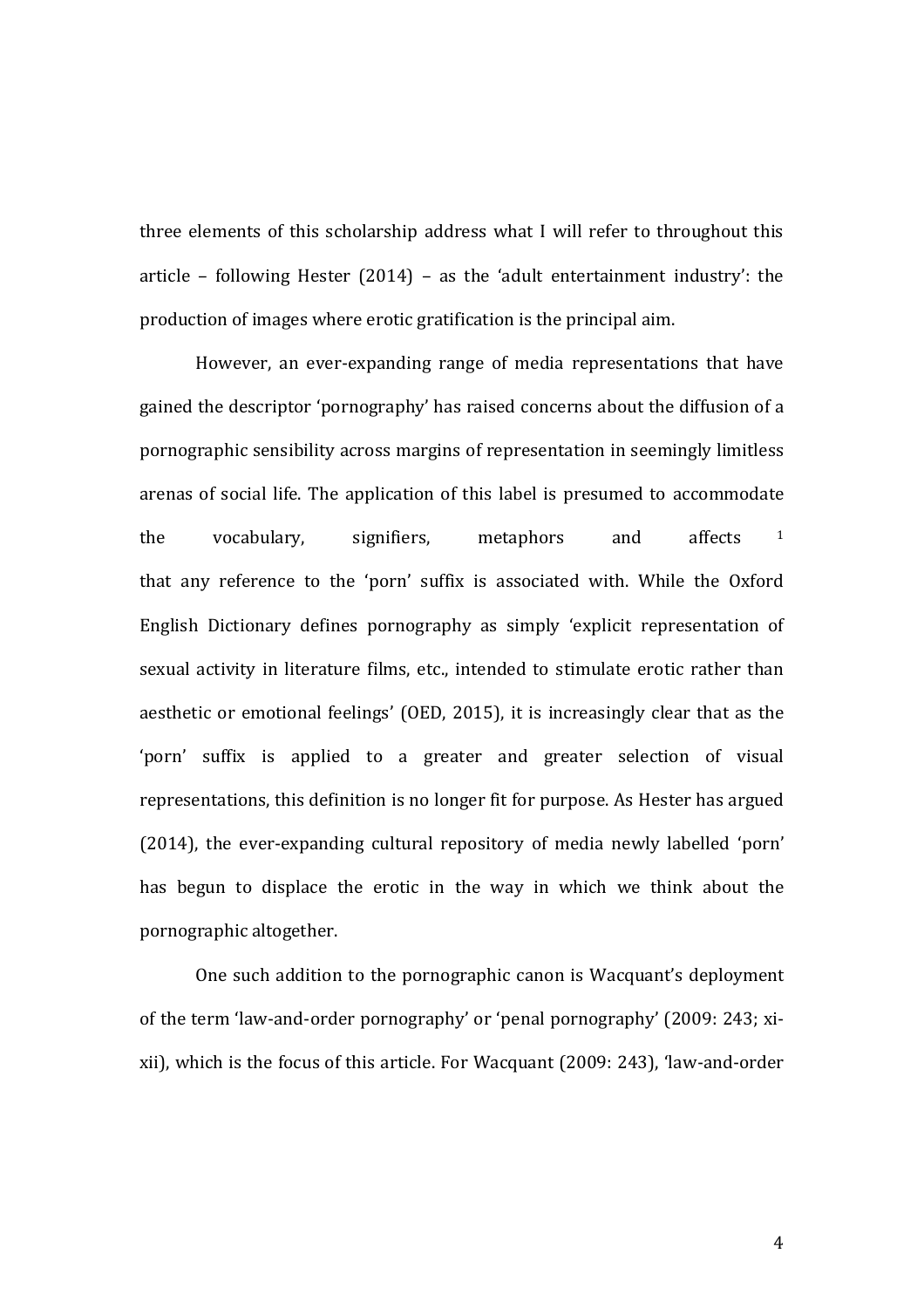pornography' 'reduces the fight against delinquency to a ritualized spectacle that serves only to feed the fantasies of order of the citizenry and signify the virile authority of state decision-makers'. Frequent references are made to the 'virility' of the penal state, the barbaric 'fantasies' of the populace 'ogling' the spectacle of punishment, and the 'repetitive, mechanical and uniform' (2009: xii) words and deeds ritualised in service of the battle cry of the war on crime. In other words, what is described is a social landscape in which law and order is the subject of prurience, voyeurism and, most importantly, carried out 'for the express purpose of being exhibited and seen' (2009: xi). Additionally, in Ferrell, Hayward and Young's (2015: 119) most recent edition of *Cultural Criminology: An Invitation*, they suggest that the fervent popularity of murder and policing programmes can be attributed to their proximity to the pornographic:

If mediated violence is pornographic in its objectification of pain and victimization, these shows are hard-core pornographic snuff films: close-up shots of bullet-on-flesh action or body parts gnawed up by rodents, all designed to titillate even the most satiated consumer of televised death.

Thus, the pornographic metaphor is applied not only to describe the increasingly forensic gaze of crime images, but also the titillation this gaze supposedly elicits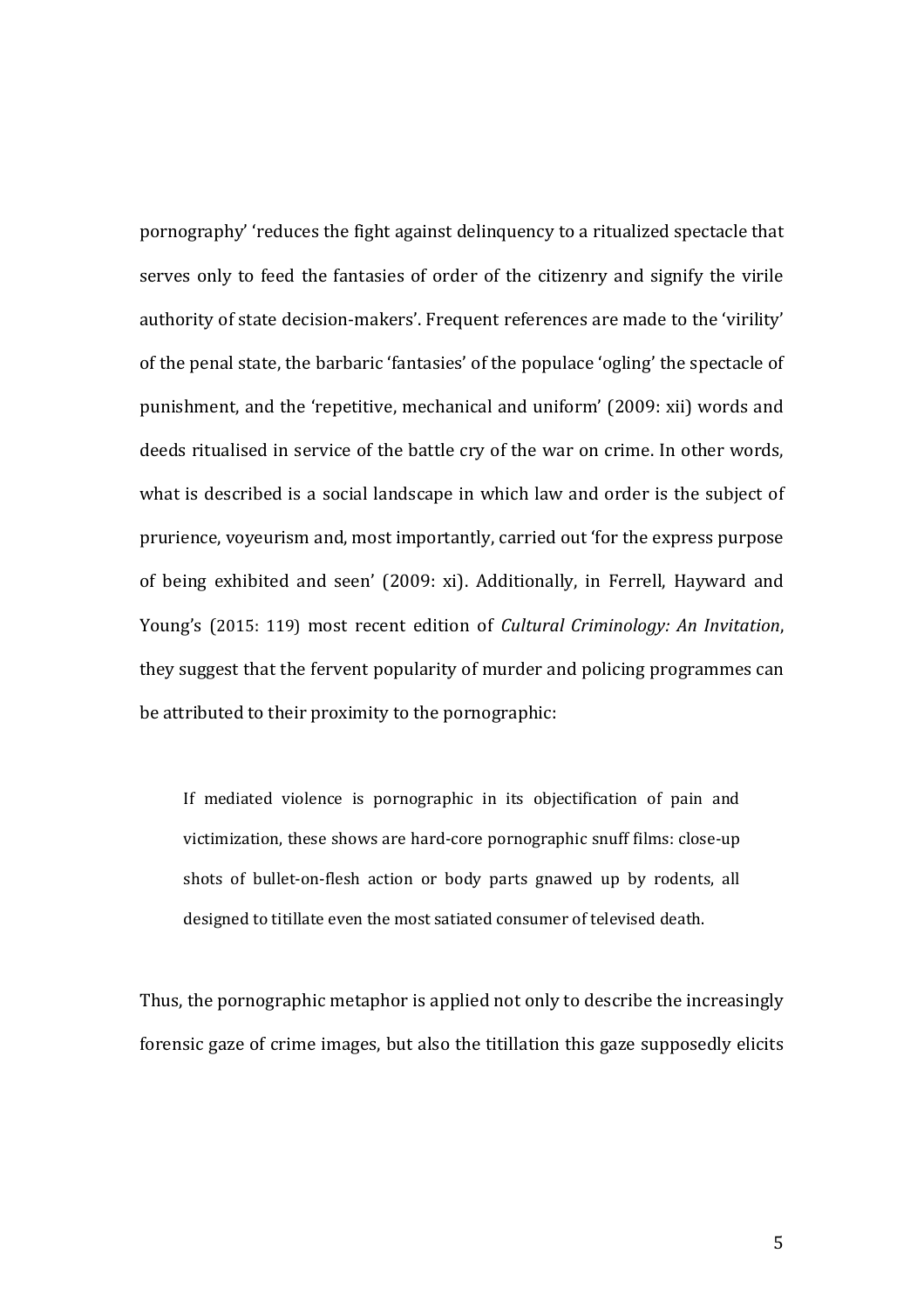in viewers. These two examples of the deployment of the pornographic in criminology demonstrate the way in which punitiveness and the erotic are fused together in order to pacify the viewer and blind them to the realities of crime and punishment.

Visual criminology has been attentive to the ways in which crime is increasingly treated as the subject of 'reality TV theatres of the absurd and mediated spectacles of punitiveness' (Hayward, 2010: 3), but this also demands that the qualities of the pornographic attributed to crime images, in particular its representational and spectatorial politics, are further interrogated. As Tait (2008: 93) suggests, the 'plasticity' of the pornographic trope has meant that critical discussion about what is at stake in granting images the 'porn' suffix is often side-lined. To what extent does granting images the status of pornography make sense of ways in which we *see* crime and punishment, and what does it tell us about the motivations of the powerful in proliferating such images?

In this article I will argue that the pornographic imagination is more complex than has yet been interrogated in criminology, by bringing into conversation the fields of porn studies and visual criminology. The first part of this article explores the deployment of the pornographic metaphor on two grounds. First, with particular reference to 'riot porn', I weigh up the inscription of crime images as pornographic with pornography's potted history as a

6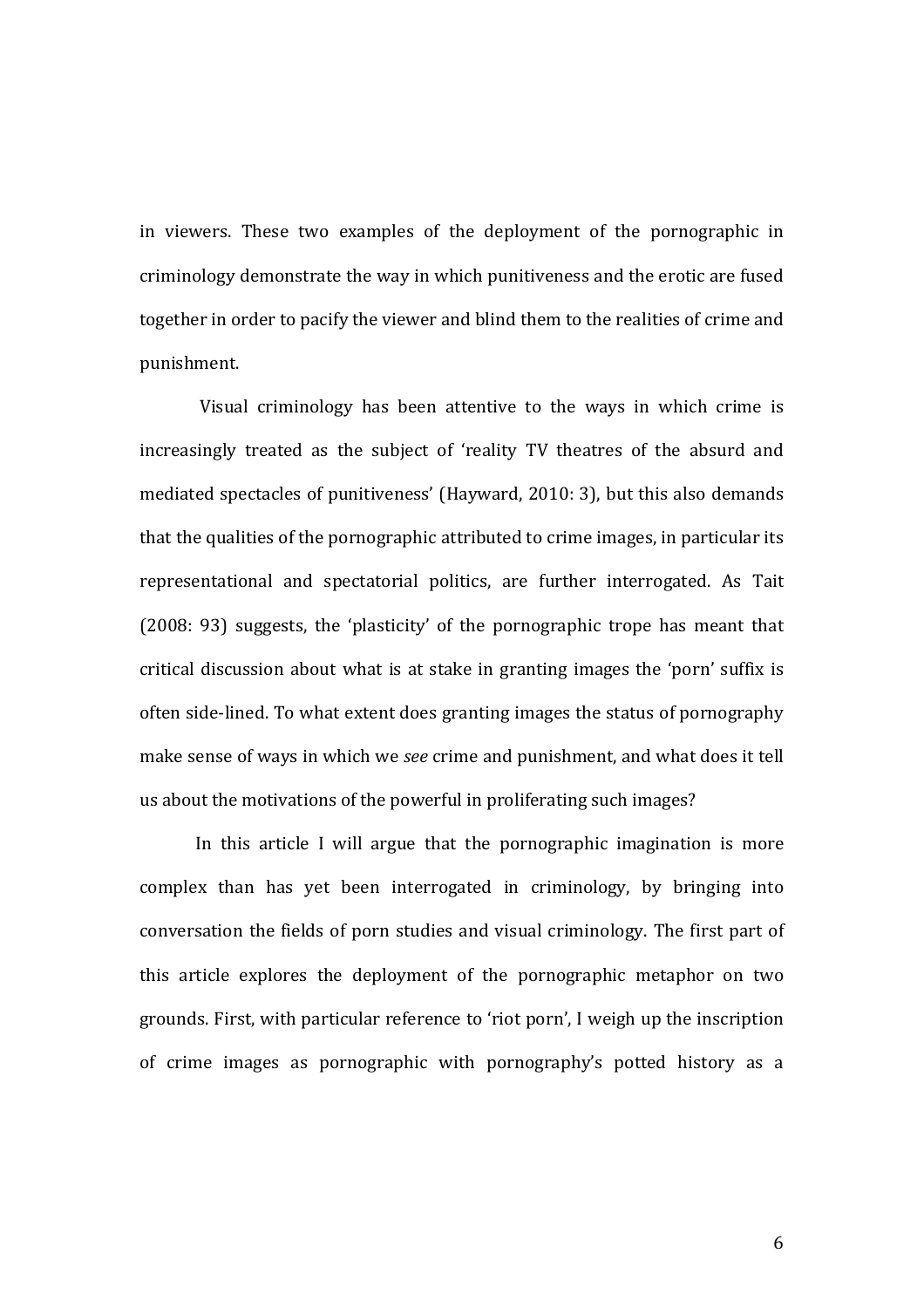resistant category of 'lowbrow' speech that rails *against* punitive and oppressive state power. Second, I examine the erasure of gender from these inscriptions and offer some analysis of the complexities of applying 'the gaze' to understand 'lawand-order pornography's' spectatorial positions. The second part of the article argues that the hold of 'law-and-order pornography' on the imagination has begun to be refracted back onto representations of the sexually explicit, and employ the 'new' phenomenon of so-called 'revenge porn' to demonstrate what I believe to be its most literal translation. I adopt Hester's (2014: 91) use of prurience as a quality central to the deployment of the pornographic because it helpfully describes the 'incoherent blending of affective responses' to images that seems commensurate with the plasticity of the pornographic metaphor, and in particular the fusion of the punitive and the erotic that is readily attributed to 'law-and-order pornography' spectators. Crucially, prurience is also useful because it possesses a double orientation: firstly, it allows us to describe the erotic frenzy of interest supposedly elicited by 'law-and-order pornography', and secondly, it signposts the simultaneous condemnation of this reaction to its content.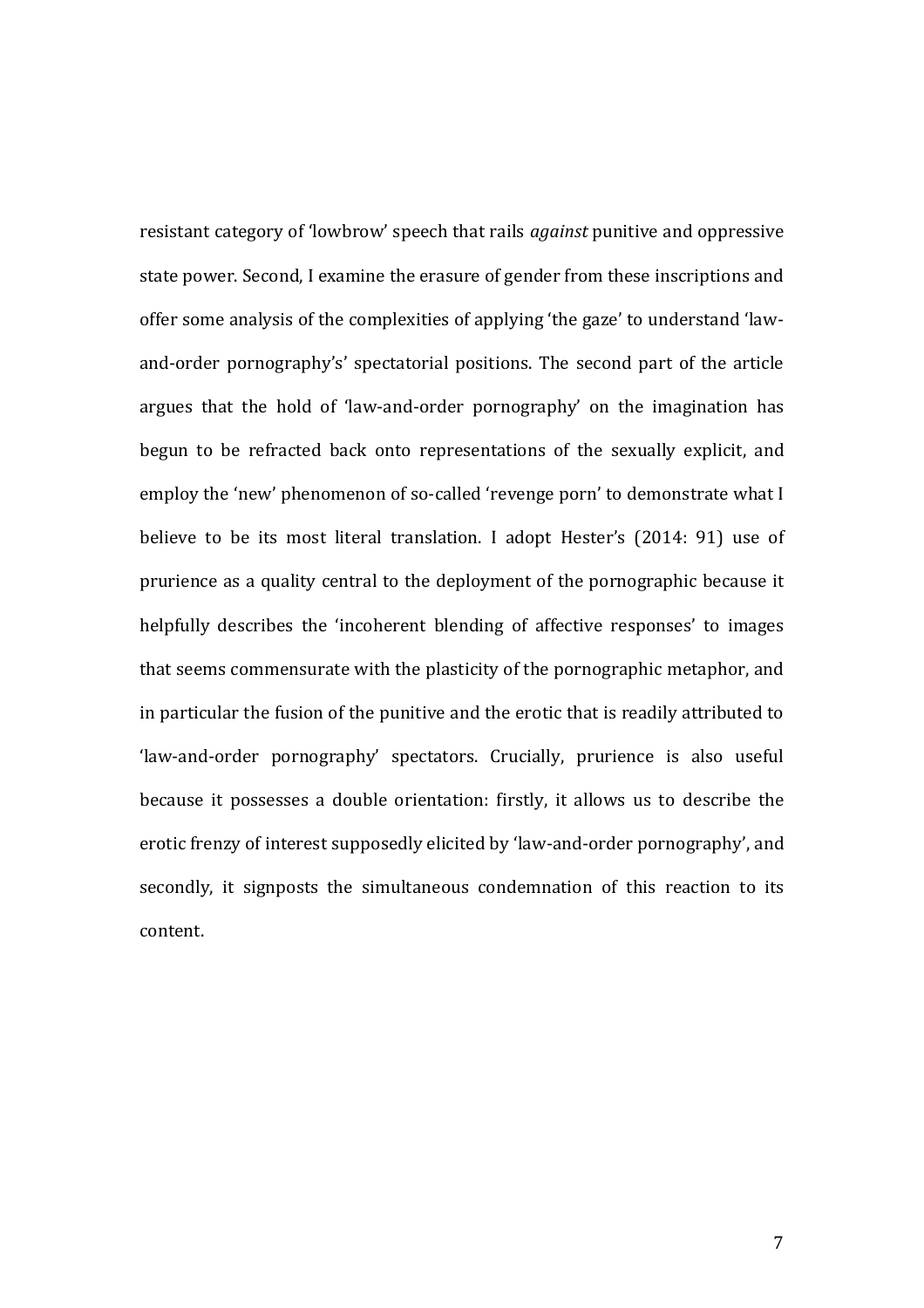## **Expanding the pornographic imagination**

That the aesthetics and politics of the pornographic have remained largely unexamined in the context of criminology is unsurprising. Porn scholars who seek to interrogate the landscape of adult entertainment beyond 'effects studies' or arguments about pornography's 'positive' or 'negative' attributes (see, for example, Attwood, 2002; Dyer, 1985), have frequently been subjected to threats of censure<sup>2</sup> (Cadwalladr, 2013). Hester (2014: 11) notes that, as a result, porn studies has become a 'reactive discipline, seeking to intervene within public debate and counter censorious accounts of the damage affected by pornography' with some urgency whenever the prospect of further criminalisation is raised. Thus, the contemporary aesthetic politics of pornography tend to be neglected. Hester's (2014: 188) work attempts to correct this. In particular, she is concerned with how pornography has

become attached to other less rehabilitated forms of prurience – a lascivious curiosity regarding war, for example, or abuse, or torture, or any other type of representation that depicts authentic scenes of psychic or bodily intensity in a culturally denigrated fashion.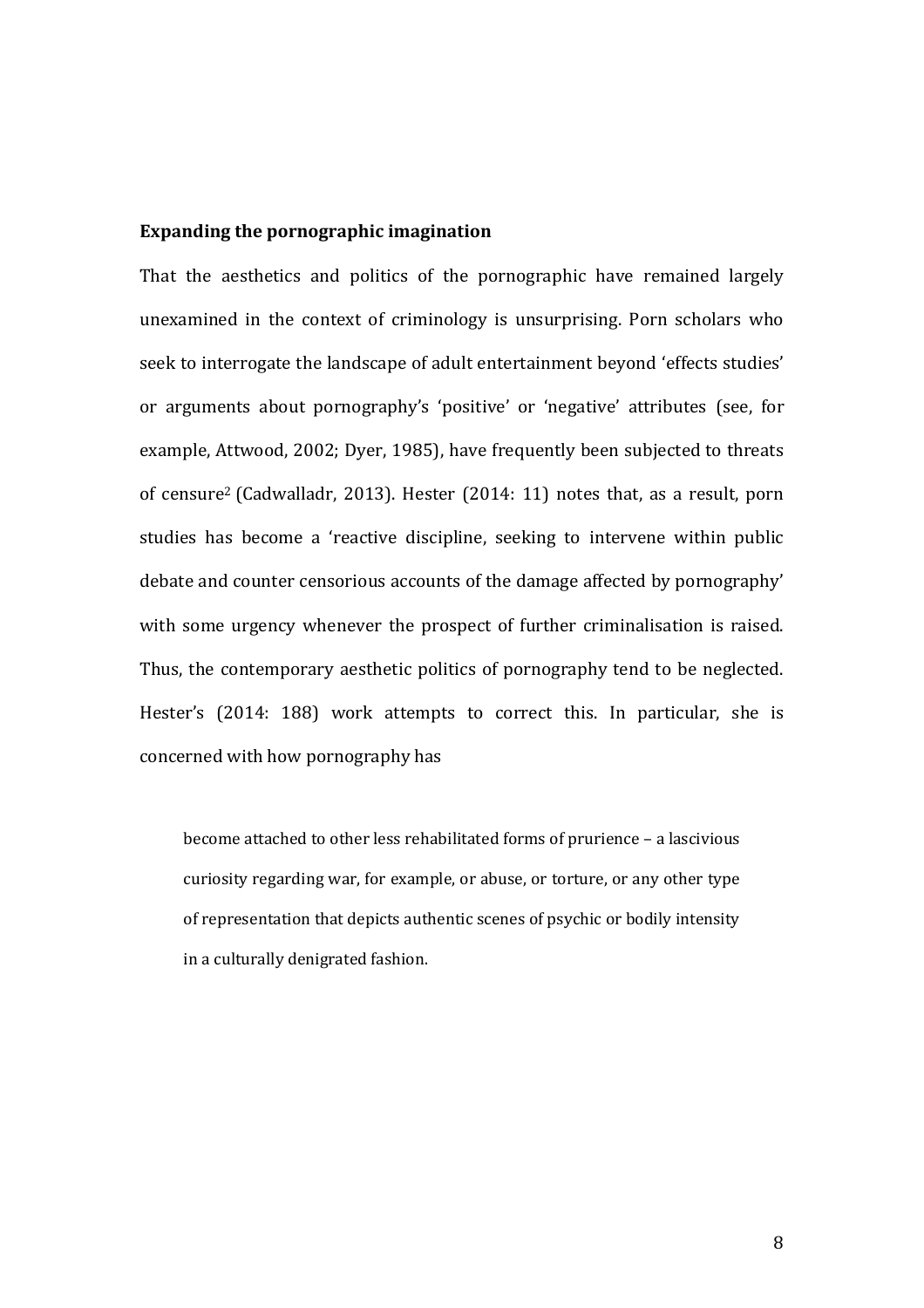This transmission poses particular implications for criminology, where the suffix of 'porn' has been readily attached to images of violence and practices of criminal justice and punishment without much critical scrutiny of the 'different and difficult subjectivities' (Carrabine, 2012: 486) that emerge as a consequence of the application of that suffix. Hancock and Mooney (2013), for example, borrow Wacquant's term, 'penal pornography', to demonstrate how the television genre of 'poverty porn', the portrayal of working class lives as a form of entertainment, enables and reinforces punitive impulses towards those considered as the undeserving poor. The *means* by which this genre of reality television has so swiftly become encumbered with signifiers associated with the pornographic remains outside the margins of their study. Similarly, Baudrillard's famous treatise on 'war porn' pauses only briefly on the decision to describe photographs documenting Baghdad prisons post 9-11 as pornographic, while also titling the piece under this name and denouncing the images a 'grotesque infantile reality-show, in a desperate simulacrum of power' (2006: 86). Both examples, then, gesture towards an untroubled acceptance of the ways in which the pornographic can be harnessed to the display of violence inflicted on the vulnerable, while omitting to engage in any sustained way with the pornographic itself.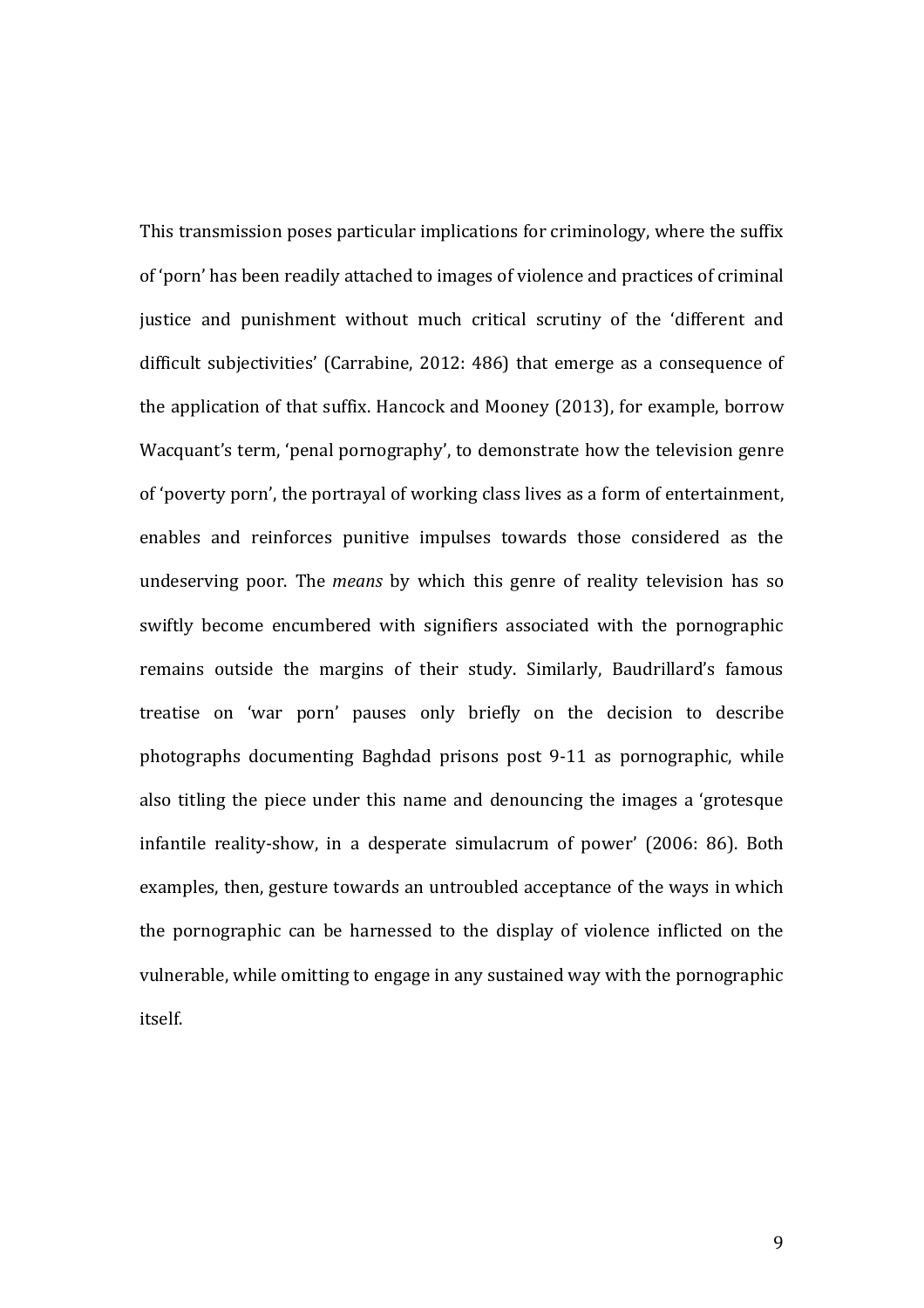Two features of the 'pornographic turn' in describing images of crime and punishment are particularly noteworthy. The first is the decision to adopt pornography as a metaphor for the repetitive and ritualised punitive practices of the carceral state. This is a surprising and somewhat counter-intuitive move, because pornography has historically often been ensnared by criminalisation. Historians of pornography tell us that its initial clashes with law and order, dating back to the 13<sup>th</sup> century, were due to its status as blasphemous speech expressly articulated *against* oppressive and repressive state power, the Church and the monarchy (O'Toole, 1998). The most infamous example of this might be the attempts to censor de Sade's eroto-political ambitions and his subsequent imprisonment. His tomes were written as much to derail the power of religious and political authorities as they were to arouse. Central to de Sade's work, however, is that the erotic is often displaced or footnoted, either by recourse to the grotesque or lengthy political diatribe.

The work of Georges Bataille, particularly *The Story of Eye*, follows a similar logic. As Sontag (1967: 65) remarks, 'Bataille's works, better than any other I know of, indicate the aesthetic possibilities of pornography as an art form'. While Sontag's suggestion of a clear cut dichotomy between the aesthetic and the pornographic is not unproblematic, these historical examples give weight to Hester's thesis that the erotic affects of pornography have frequently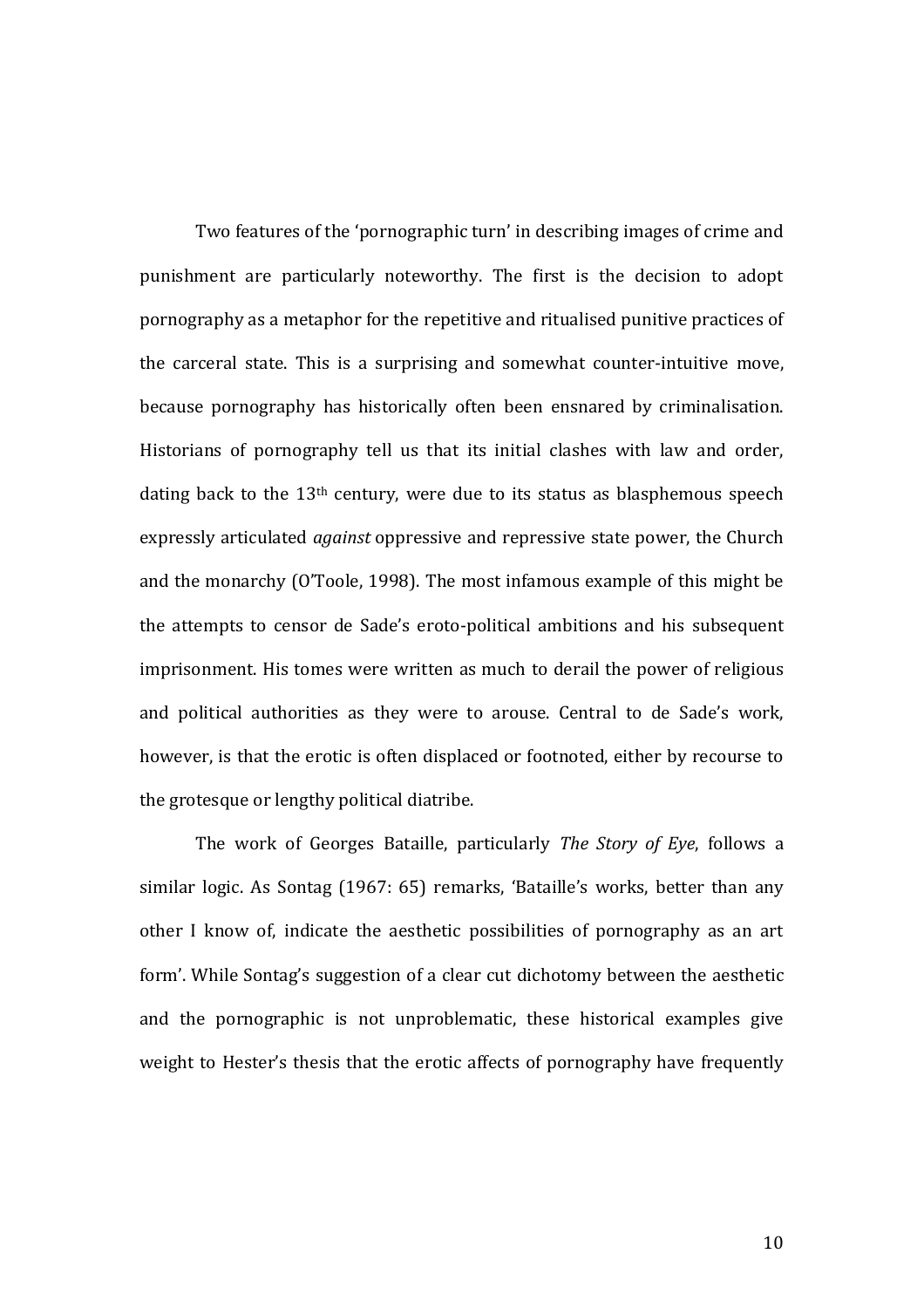been purposefully displaced by its producers. The reinvention of pornography as 'mass-produced text or images devoted to the explicit description of sexual organs or activities with the sole aim of producing sexual arousal in the reader or viewer' (Hunt, 1993: 305) is thus a relatively recent phenomenon. If this is the case, that there has been a migration of the logic and grammar of pornography into a range of other cultural phenomena is perhaps more predictable than we might initially suspect. Even pornographic history, it seems, is destined to repeat itself.

Perhaps the closest modern-day example of a 'blasphemous' or incendiary pornography targeted at and against the state is 'riot porn' or 'protest porn'. 'Riot porn' may be described as the distribution of participant-produced Internet images and videos where the camera bears witness, more often than not, to displays of police brutality against political agitation and protest. Such content often offers a counter-narrative of protest that contests the typical display of law and order found in mainstream media. Two competing readings of 'riot porn' have emerged, which effectively demonstrate the double-orientation of pornographic utterance and its subsequent response, once disseminated. The first arises in Hayward's original proclamation of the need for a visual criminology, in which he suggests that such images of protest might function as the 'trigger for organisation and resistance, as the power of the image is

11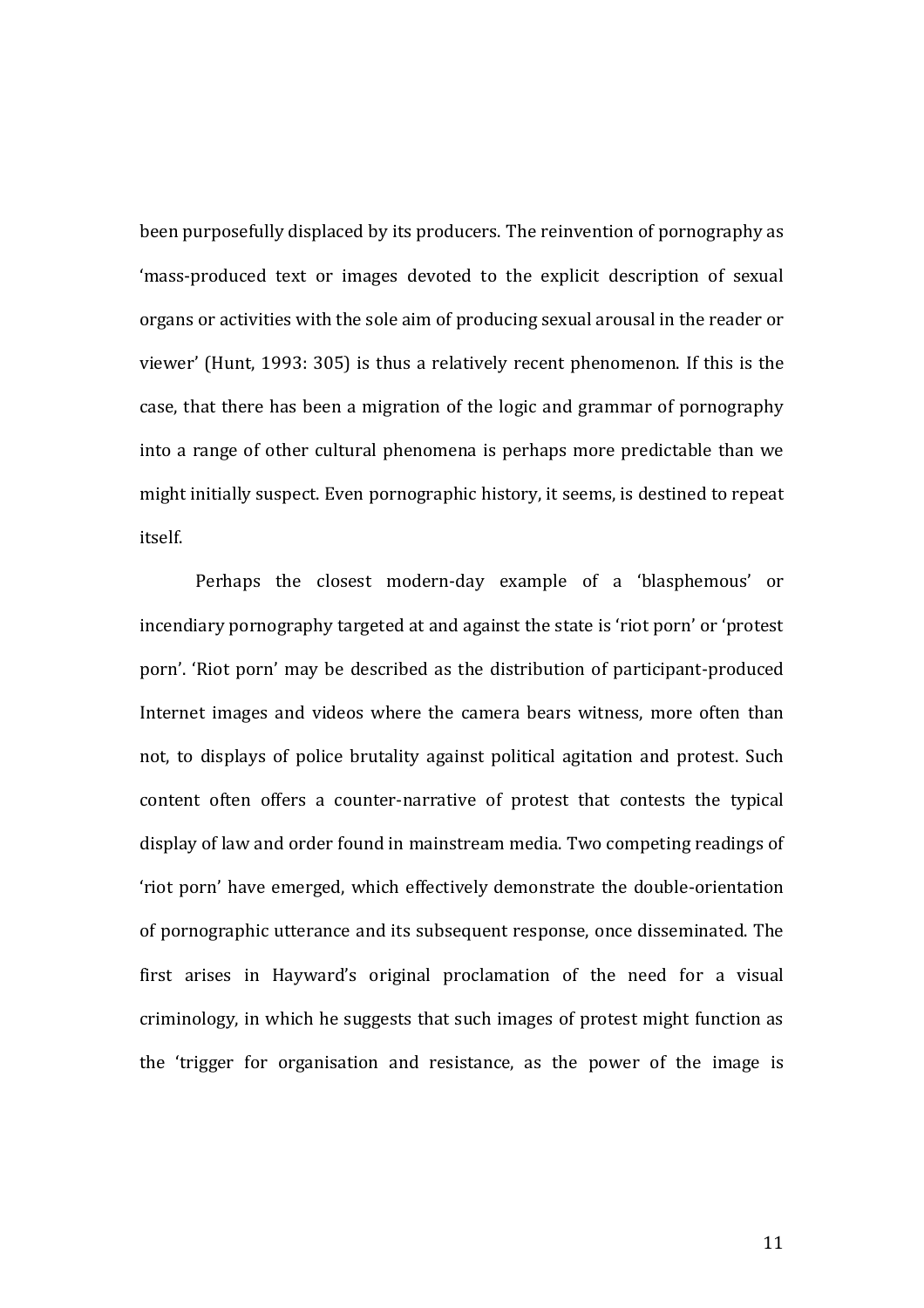democratised' (Hayward, 2009: 14). Ratza (2014: 513), too, argues that such videos act as a means of 'physical and affective attunement' for activists. If images of protest can be described as pornographic, for Ratza it is because pleasure and desire are the 'primary vehicles for meaning' (2014: 510) for participant-viewers that this description is apt. In this model, 'riot porn' operates *against* the 'panoptic gaze of digital citizenry' (Hayward, 2009: 14), subverting its gaze and turning our attention back to the brutality of the carceral state whenever resistance is attempted. In other words, this understanding of 'protest pornography' falls in line with the proto-pornographic forefathers of pornography such as de Sade, where sensual gratification is displaced in order to privilege a radical political message.

Aguayo (2014), however, suggests that these videos serve quite a different function, examining images where battle in the streets between the victimised citizen and police forces is represented in excess repetition or edited together in montage, then widely disseminated. Upon dissemination, for Aguayo police violence becomes 'the climax of the narrative arc', the 'money shot' specifically sought out for entertainment that provides the viewer their gratifications. She argues that both protest porn and adult entertainment share the distinctive feature of operating as 'lowbrow' media that pushes the boundaries of social acceptability, but that there is equally something 'seductive'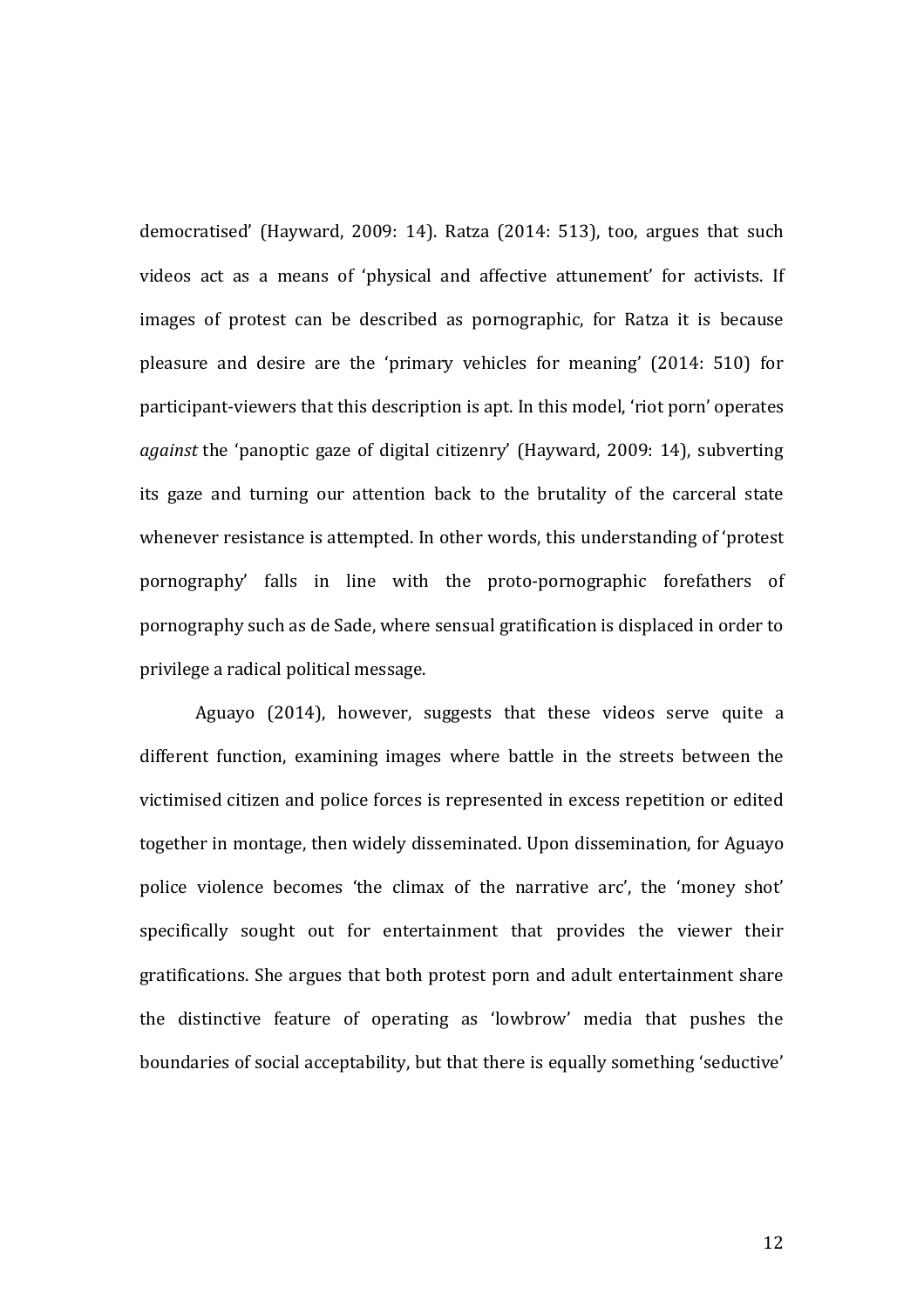about the emotional arousal provoked by violent and spectacular images of resistance that confirms its status as pornography. This seductiveness transforms the suffering subject at the mercy of the police into the object of imagery that stimulates, fascinates and repulses the viewer (Tait, 2008: 105). Aguayo's reading provides another example of 'law-and-order pornography', in which even the production of images that seem to offer resistance to the state, when reinscribed with the markers of the pornographic, becomes its own smallscale 'industry trading on representations of offenders and law enforcement' (Wacquant, 2010: 206). Following Aguayo's logic, the aim of the images, once demarcated for the purpose of watching the suffering body, is to gratify an appetite for viewing and consuming violence perpetrated by the state in order to shore up its authority. Furthermore, we see in Aguayo's reading the double orientation of prurience in operation: the assumption that viewing 'riot porn' fuses an appetite for the punitive with an erotic impulse; and the simultaneous condemnation of this affect.

This double-reading of 'riot porn' provides a neat demonstration of how the pornographic can so often evolve and become assimilated away from a resistant gaze and subsumed by the forensic gaze of the state. It is particularly noticeable that the hopefulness that characterises Hayward's 2009 suggestion that such images offer resistant power and alternative meanings and affects to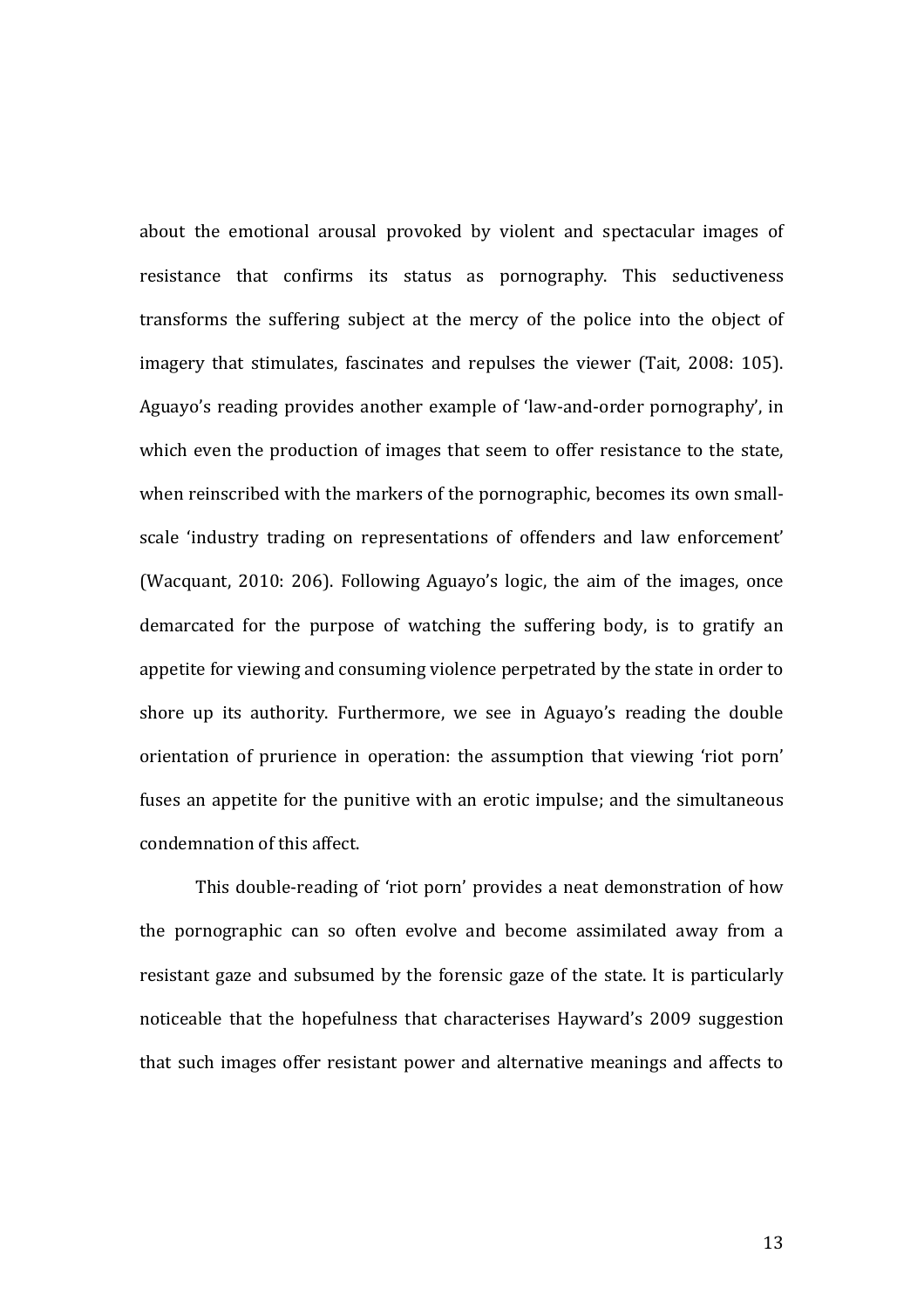mass media depictions seems collapsed by Aguayo's damning critique five years later, as such media becomes widely disseminated, common-place and its narratives predictable and repetitive. In short, it becomes precisely what Wacquant might term 'law-and-order pornography', passifying rather than triggering resistant action in the viewer. If reactions to the brutality of the state have indeed been nulled to an incoherent blending of punitivism and erotic gratification, as Aguayo suggests, pornography no longer retains any resistant power. But what is the process under which this transmission – from resistance to assimilation – occurs? If pornography is 'low value speech' (Alexander, 1989: 547) or 'low brow media', how has it come to be associated instead with images that appear to applaud state violence?

Two explanations for this are possible: the first is the limitations of sexual transgression as a form of resistance. Far from railing against authority, in the case of 'law-and-order pornography' the spirit of sexual transgression is harnessed to the experience of glimpsing the illicit in exchange for the subject's meek compliance with state-sanctioned violence. This is what Žižek (1997: 11) has called the treacherous deception of 'obscene enjoyment', in which the subject is distracted from recognising their own subjugation at the hands of authority with the rush of an exhilarating and short-lived sense of freedom. Crucially, while this distraction takes place, hierarchies of social power are ultimately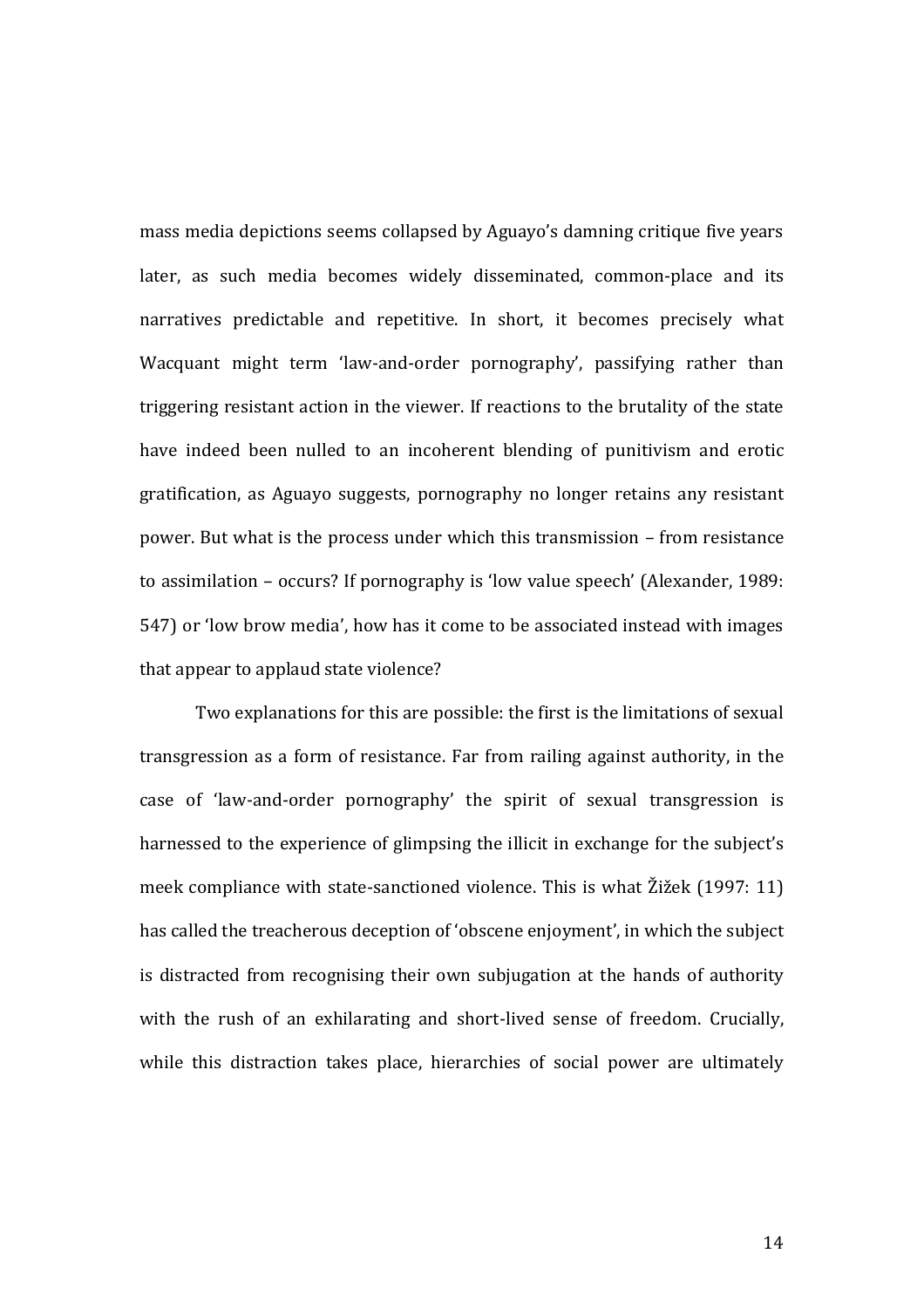preserved and unmoved (Stallybrass and White, 1986: 201). A second explanation is highlighted in *Discipline and Punish*, where Foucault (1977: 284) touches on the 'aesthetics of crime' as 'an art of the privileged classes' that took shape at a crucial moment in the history of punishment: the moment at which the state was recognised as itself delinquent, and the law it wielded violent. As a result, Brown (2006: 229) argues that this aesthetics 'rapidly becomes embedded in the fabric of modernity, bound up with the mapping of the carceral archipelago, extensive, repetitive, always turning in on itself'. In the context of the decline of the public scaffold, representations of law and order have instead become a source of passive titillation, a mere visual aid for state authority.

# **The virility of authority**

In addition to the conflicting politics of pornography's relationship with the state outlined above, a second feature of the use of the 'porn' suffix to describe the representation of crime and punishment and its subsequent response is the reliance on the male gaze. Scrutiny of the gaze and its use in visual studies has historically been adopted principally from psychoanalysis. In his critique of Sartre (1943), Jacques Lacan argues that the gaze operates at the insurmountable split between subject and object. Whereas Sartre (2003: 278) argues that the gaze of the subject and the act of looking itself are one and the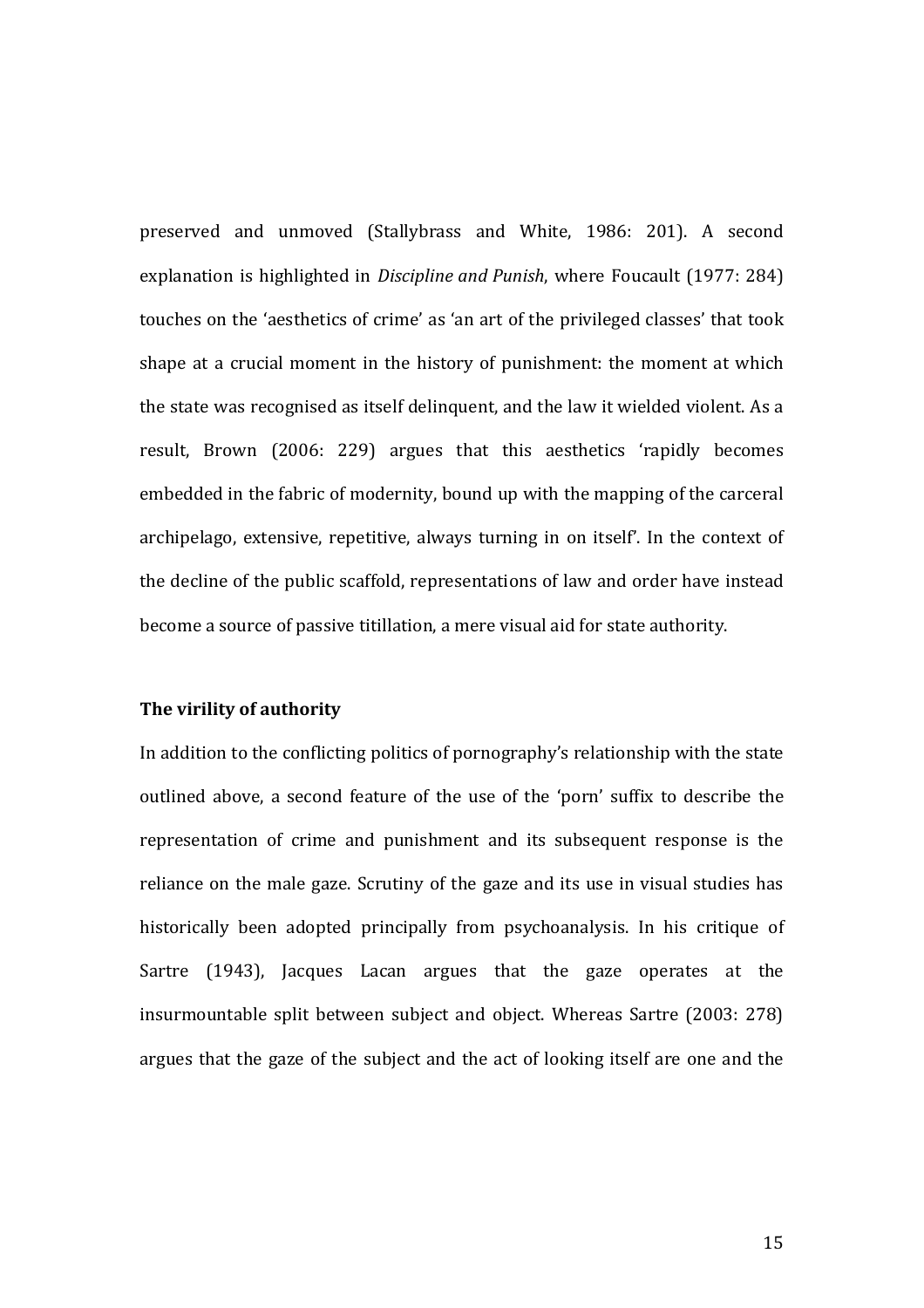same, Lacan contests the notion that the gaze of the subject determines any mastery over the object, and declares this an illusion. Rather, every image is a 'trap for the gaze' (Lacan, 1989: 89), positioning the gaze of the subject as the *object* of the act of looking, or the eye itself. In other words, the gaze is no longer on the side of the subject, but makes the gazing subject the object of the eye of the Other (Lacan, 1989: 115). In the context of 'law-and-order pornography', applying Lacan's thesis, the citizen viewing images such as 'riot porn' is the object of the act of looking, or perhaps more accurately, the *lens* of the Other, while it is the unknowable big Other, the panoptic but invisible presence of the carceral state, that possesses the eye. Indeed, Wacquant makes clear that 'lawand-order pornography' is displayed to bolster and *reproduce* in the citizenry the punitive eye of the state, a means of entrapping them in its gaze.

Lacan, however, eviscerates the question of gender from his critical frame. Laura Mulvey's work on the 'male gaze' – the most widely deployed application of Lacan's thesis – has been utilised in some recent criminological work, such as Moore and Breeze's article on the sexual politics of men's fear of crime (2013) or Young's work on the depiction of rape in Hollywood cinema (2010). Its relative absence might be easily subsumed under the feminist critique of the criminological gaze generally neutering the gender of its subjects of study (Carrington, 2002), but its relevance to visual criminology cannot be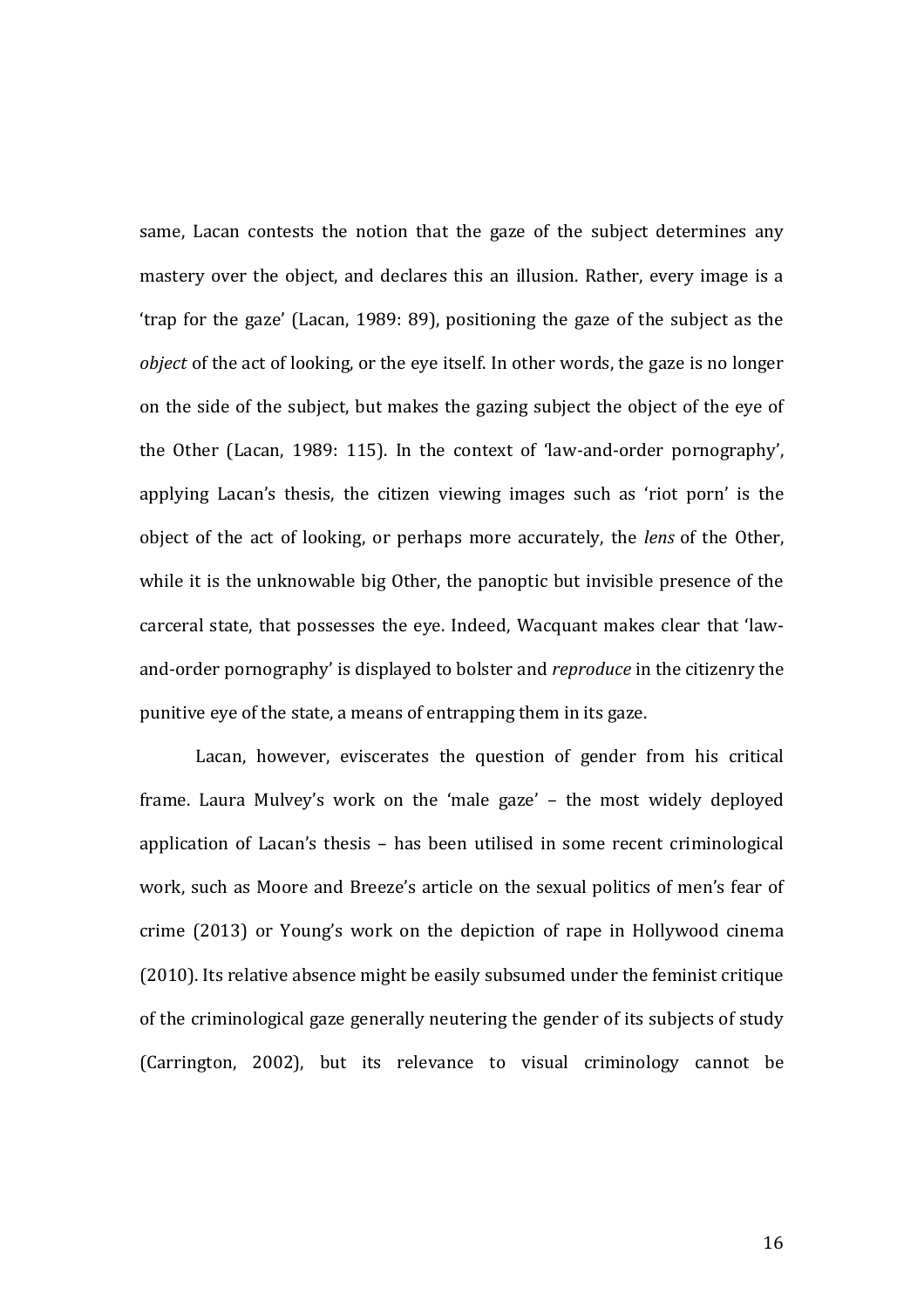understated. In what follows, I map out some of the strengths and drawbacks of a reliance on the male gaze for understanding 'law-and-order pornography'.

The 'male gaze', as Mulvey famously articulated, is the assumption of audience perspective as uniquely and solely heterosexual and masculine. Taking her impetus from Freud, she argues that he 'associated scoptophilia with taking other people as objects, subjecting them to a controlling and curious gaze' (1989: 16). As Mulvey notes, the operation of the male gaze functions primarily to threaten and control not just the object but the subject of the gaze, where there is a distinctly gendered order between the watcher and the watched which shores up patriarchal gender relations: men spectate and women are objects of desire. Mulvey turns her attention specifically to mainstream Hollywood cinema and in particular the part women play in Hollywood narratives as mere 'love interests' to keep our attention fixed on the (usually male) protagonist. However, the gendering of spectatorship and representation in 'law-and-order pornography' appears thus far to have escaped notice, while much of the language deployed by Wacquant to confer its use - 'ogling punishment', 'the virility of authority' pertains quite clearly to the state as employing a prurient and specifically male eye. Little mention is made, however, of the gendered status of the object of the image, and how viewing that object feeds the virility of authority. Following Mulvey's logic, this hazy gender neutrality does a disservice to the complex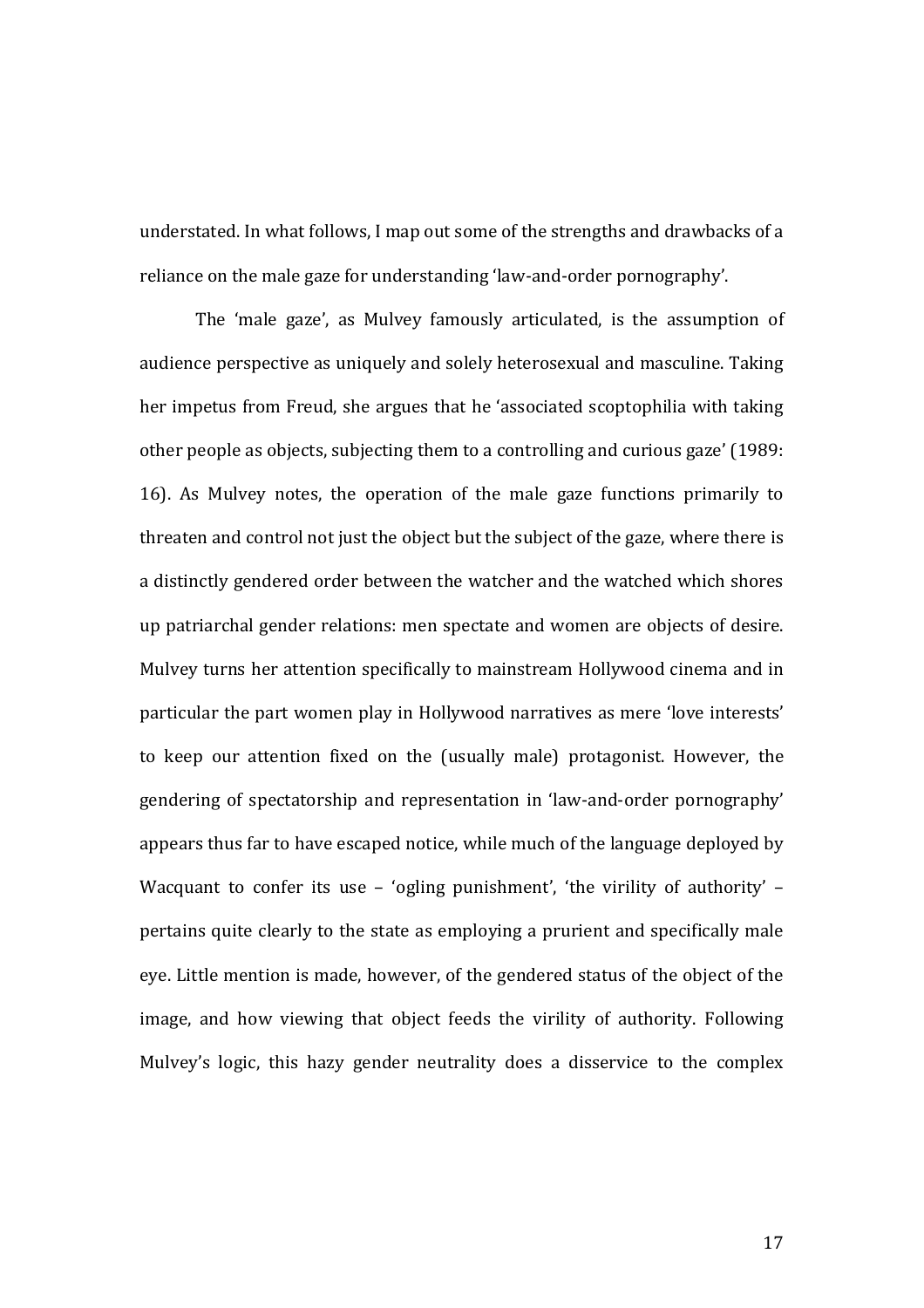gendered relations of power inextricable to the gaze. Through this reading, by mapping the pornographic onto the frenzied visibility of punishment in genderneutral terms, Wacquant implies that to be the object of the image is not just an injury to one's personhood but, more specifically, one's *masculinity*. As I argue in the following sections, it is my contention that it is women who are most likely to bear the brunt of this punitive logic in 'law-and-order pornography', and to become the object of the gaze.

In light of Mulvey's work, a wealth of scholarship has detailed how the male gaze operates in service of the pornographic imagination (see, for example, Dworkin, 1981; Dines, 2010), and even further, how pornography operates to collapse the space between spectator and object by rendering conduct and representation inseparable (MacKinnon, 1993). However, other scholars dispute the applicability of Mulvey's theory to porn texts, and some efforts have been made within porn studies to recuperate pornography from the male gaze, or suggest that it is sometimes precisely through pornography that this gaze can be subverted, and in which the plasticity of gendered subject positions is most clearly displayed (see, for example, Butler, 1997; Williams, 1989). Drawing on the work of Bazin, Williams posits that the presentation in pornography of 'real sex, like real death, is unaesthetic and therefore out of place' (1989: 38), since real erotic affect elicited in performers is 'contradictory to the exigencies of art'

18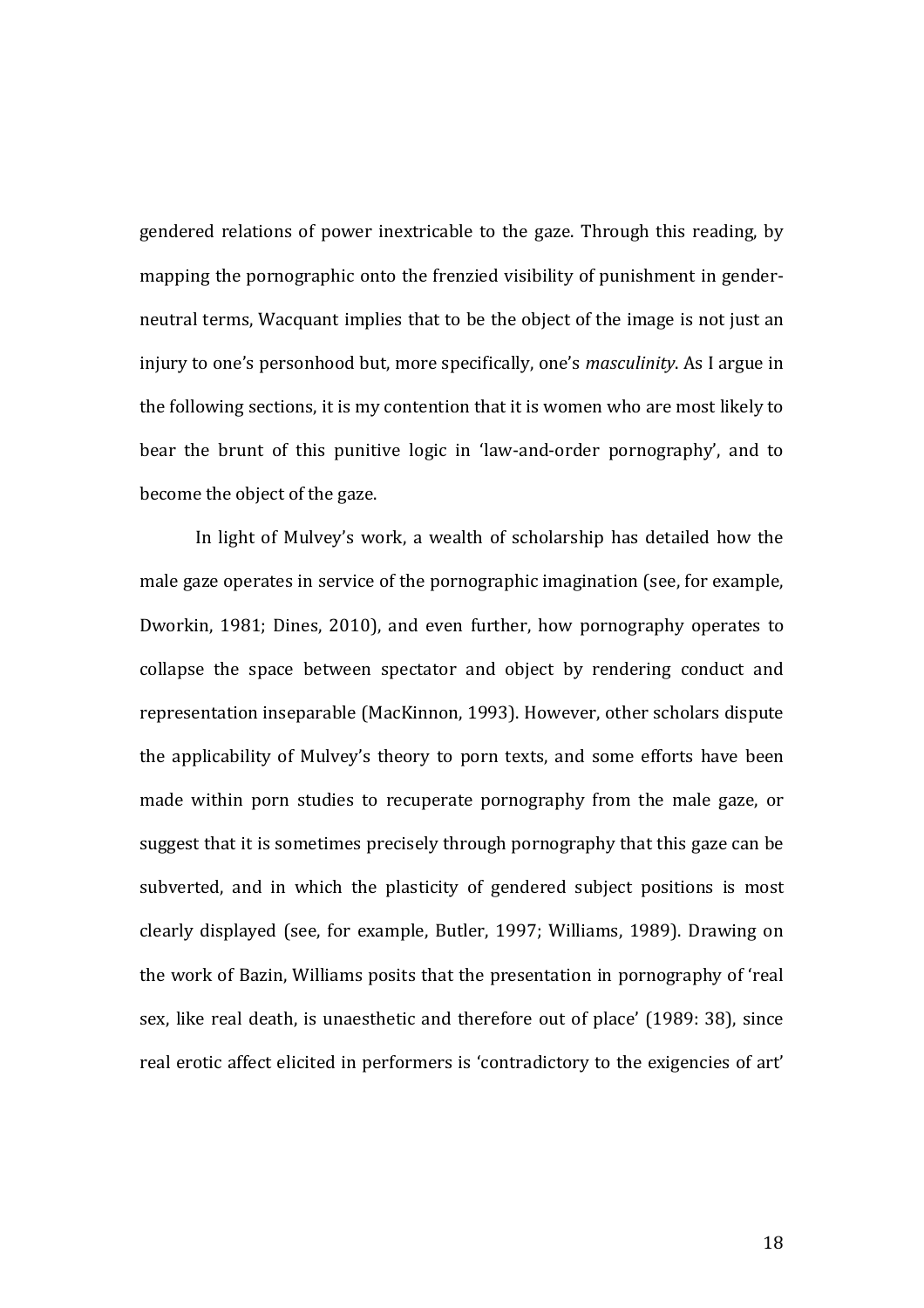(Bazin, 1971: 173). Thus, the particularity of the male gaze that Mulvey asserts is inherent to any spectator-object relationship may seem misplaced where porn is concerned precisely because the aesthetic gaze she harnesses to mainstream Hollywood cinema is disrupted by the real in the context of porn. To return to the question of 'riot porn' and, in particular, protestors' confrontations with the police, Ratza (2014: 515) suggests that it may in fact function to subvert the assumption that 'confrontational tactics are solely men's domain'. If that is the case, the question remains whether the 'porn' suffix is applicable in the context of images of law and order, and is an appropriate description.

As Young (2014: 160) notes of crime images in general, they can no longer be viewed as simply 'epiphenomenal supplements, or as devices (windows or mirrors) that reveal a social reality back to the researcher'. The disruption of the *aesthetic* gaze is certainly why images of state violence are so easily elided with the pornographic. To take Aguyaro's reading of 'riot porn' as an example, viewers are attracted both by the promise of a familiar narrative with a certain predictable climax, and by the sure-fire disruption of that encounter with the spectacle of real violence. To watch 'law-and-order pornography' is thus both to engage the aesthetic gaze necessary to the 'exigencies of art', while simultaneously demanding the brief disturbance of that gaze with the interruption of the real. As Young (2014: 171) also notes, though,

19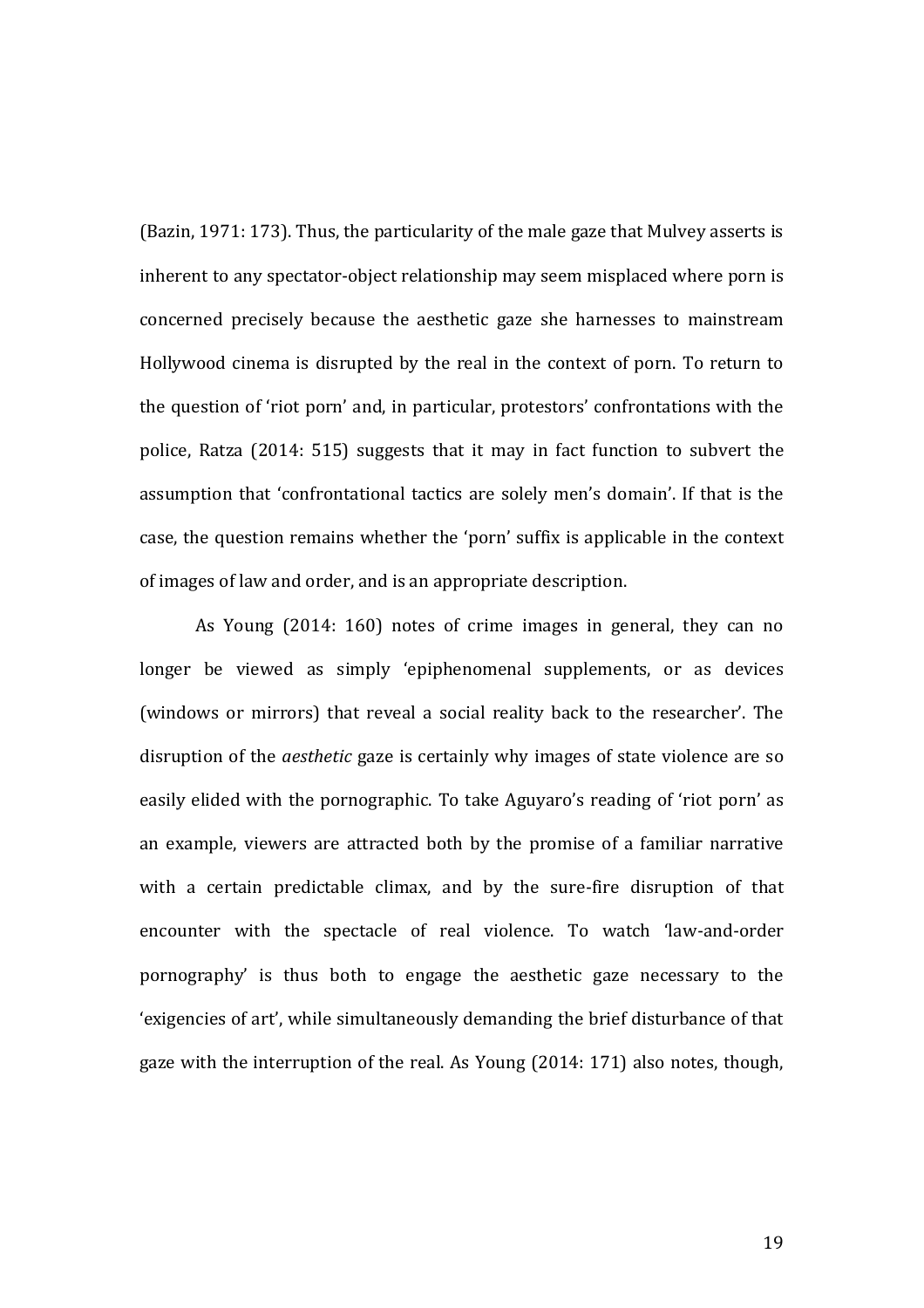'battles over image, style, and cultural representation' emerge in late modernity as a product of the particular social and political conditions in which they take place. Thus, the pornographic metaphor is only useful so long as its stereotypical tropes – in particular its 'money shots' – exist. As we have seen, meanings attached to pornography have shifted considerably in the past hundred years. As images produced by the adult entertainment industry and its own methods of production continue to change, so too might the pornographic descriptor be rendered obsolete.

### **The refraction of law and order pornography**

While the pornographic and its transmission into other categories of media spectacle beyond adult entertainment has received some attention within porn studies, the possibility that the logic and grammar of non-sexual pornographies may be *refracted back* onto the content of adult entertainment has not yet been much explored. It is, of course, arguable that adult entertainment has long incorporated images and signifiers referencing prison, punishment, and law and order. Examples include everything from Jean Genet's *Un Chant D'Amour* (1950) to the notorious *Powertool* (1987), reputed to be the best-selling gay pornographic video of all time (Mercer, 2004: 163). Because adult entertainment draws on a vast and disparate array of sources, myths and narratives, it is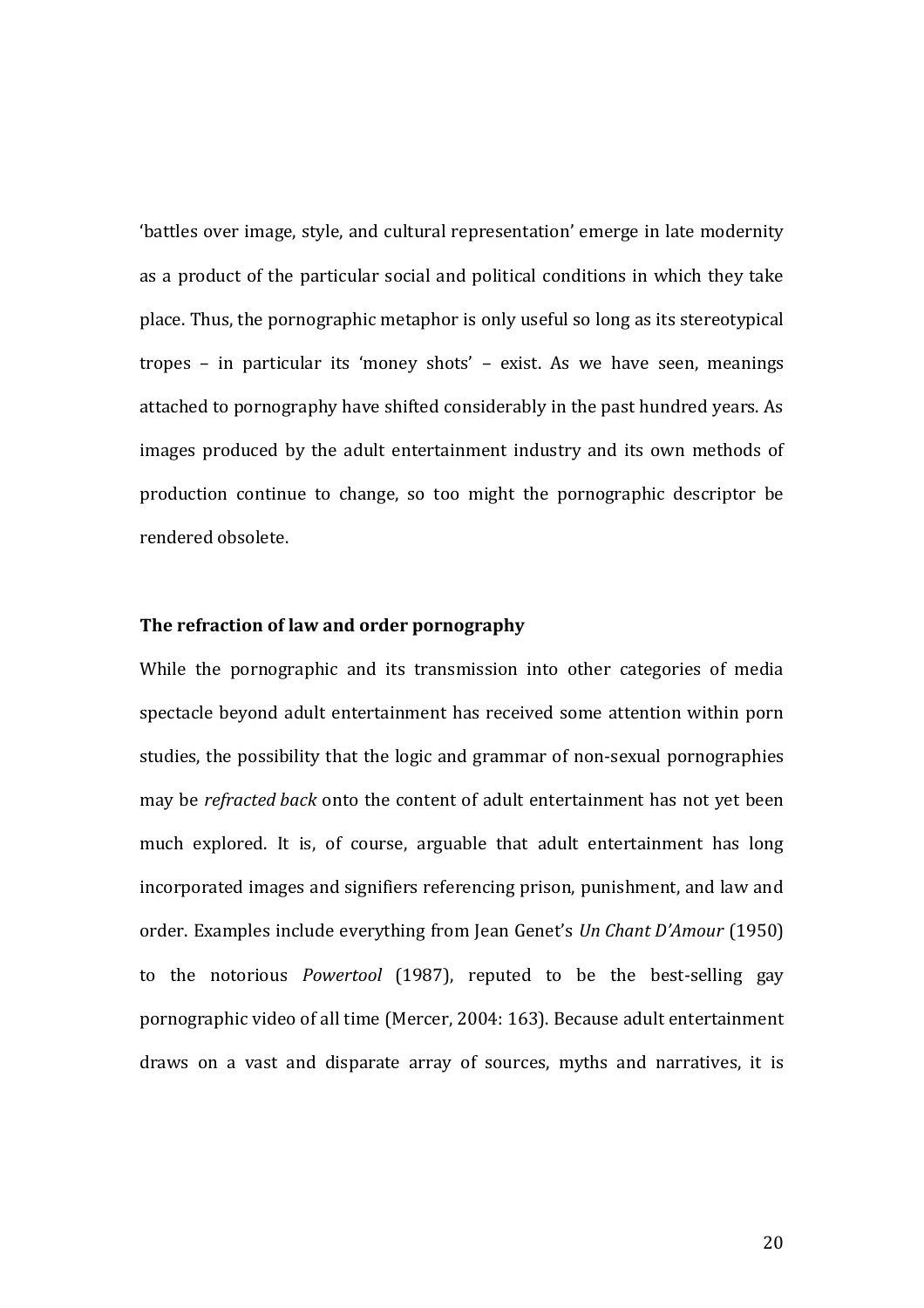perhaps no surprise that the images and contexts of 'law-and-order pornography' have migrated and become fetishized.

However, if crime control is increasingly understood via the medium of visual spectacle, where punishment is mediated expressly for the purposes of *being seen*, what are the implications of this for adult entertainment? While antiporn activists tend to suggest that adult entertainment is increasingly violent as a result of porn viewers' desensitization and demand for the amplification of 'extremity' (Dines, 2010), Williams (1989a: 49) argued twenty years earlier that the motivating goal of pornography has always been 'maximum visibility'. However, the applicability of this thesis to ever more technologically advanced, mimetic art forms seems inevitable, because we are in search of 'ever more faithful reproductions of reality' (Shamoon, 2004: 77). As a result, adult entertainment itself might be described as an increasingly *forensic* genre, concerned not only with providing the viewer close-up shots of body parts engaged in erotic acts, but also delivering the requisite suspension of disbelief that real acts of sex are taking place in authentic contexts. Indeed, the 'radical expansion of online amateur pornography' (Paasonen, 2011: 207) seems testament to this. If society is indeed 'hooked on the happy indulgences of a televised forensic pornography' (Ferrell, Hayward and Young, 2015: 119) via spectacles of crime control, that adult entertainment has become one more arena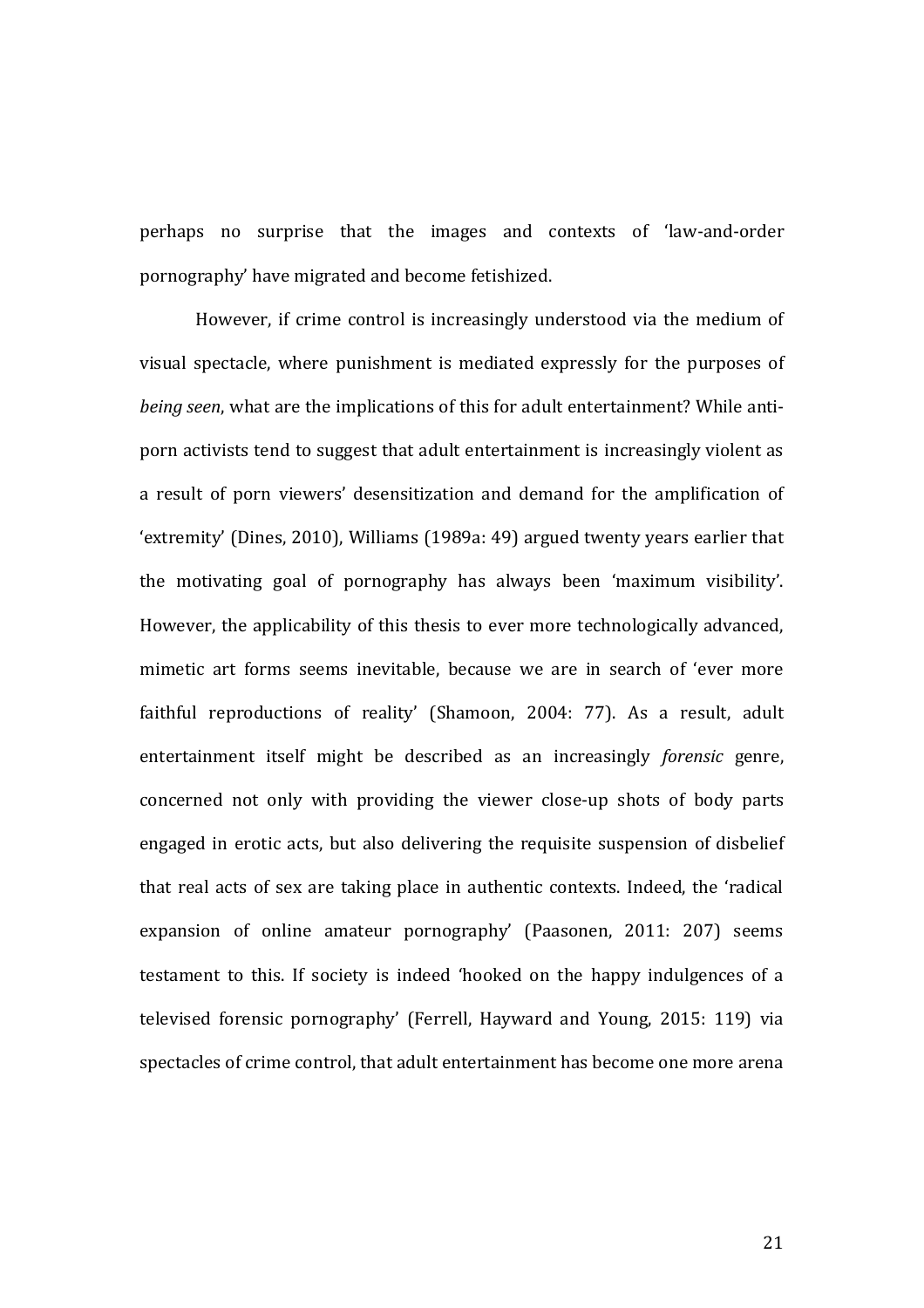in which the aesthetic gaze is interrupted not with orgasm but *real violence* is nothing if not predictable.

One example of an arena in which the transmission of 'law and order pornography' takes place is the phenomenon of 'revenge porn'. The term 'revenge porn' popularly refers to the phenomenon of the publication of a private sexual image of another person without the acquisition of their consent, and is typically used when this violation is performed in response to the break up of a romantic relationship. But it is itself a contested term, attracting criticism on two grounds: firstly, that the description of this act as a form of revenge is problematic because it implies wrongdoing on the part of the subject depicted that justifies such a response; and secondly, that labelling such images pornographic both confirms the eroticism of the act of publishing the image, and denigrates the party depicted by valorising the image's potential as a source of titillation. While Citron and Franks (2014: 346) suggest that the terms 'nonconsensual pornography' and 'revenge porn' can be used interchangeably as a result of the frequency with which the latter appears in media vernacular, that it is 'revenge porn' which has become the shorthand term for the phenomenon is not insignificant.

'Revenge porn' is, as Scheller (2015: 556) notes, 'hardly a new phenomenon'. Indeed, she recalls that Marilyn Monroe was an early victim in the

22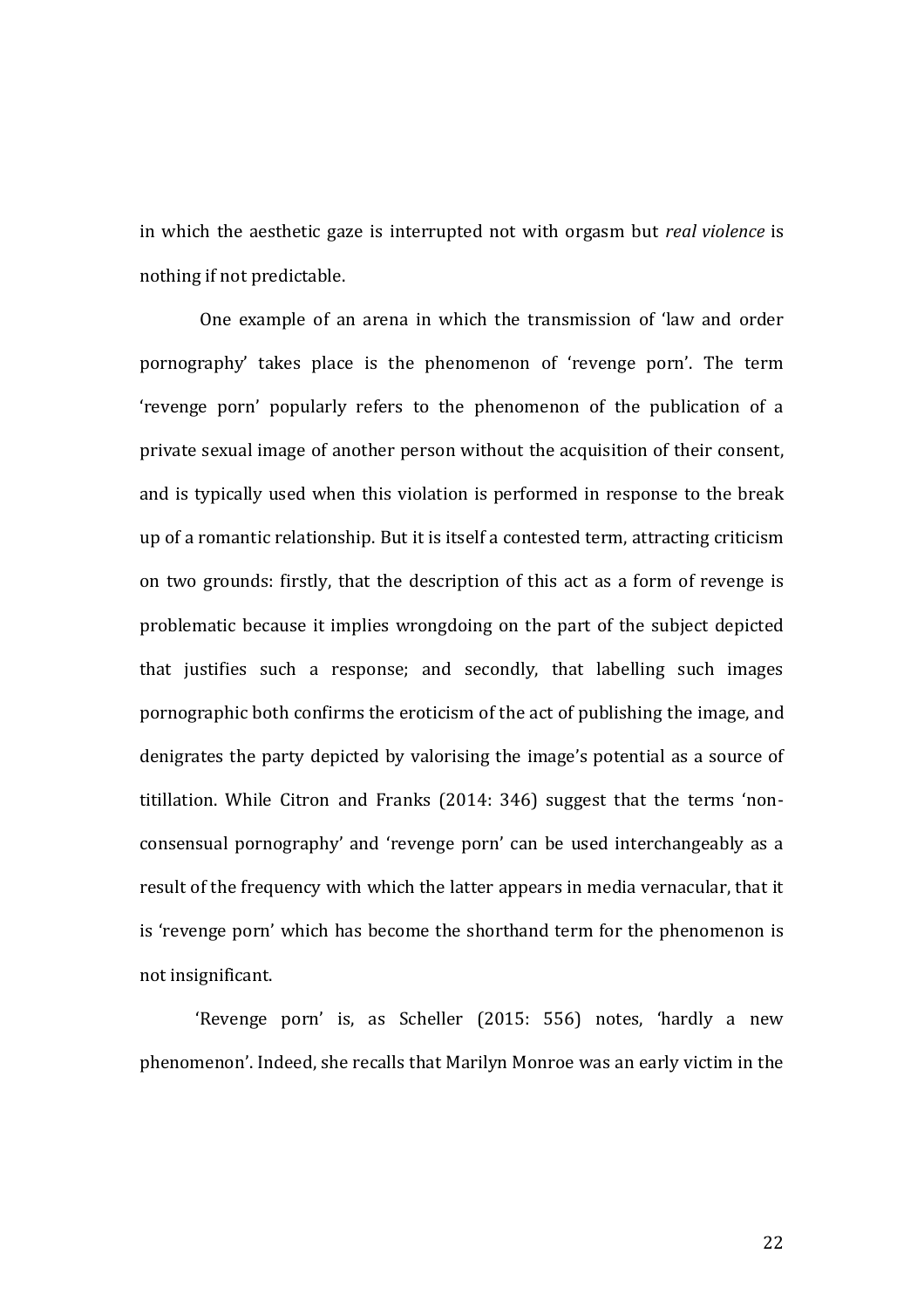1950s when, strapped for cash, she posed nude for a photographer who circulated the images without her consent three years later. What makes the phenomenon new – and what has attracted both extensive media attention and the impetus to criminalise the practice – is the accessible platform the Internet provides for publication and distribution. Perhaps more crucially, it is arguable that the social and political conditions that now surround the phenomenon have 'created' the term.

Of particular interest in reading the phenomenon of 'revenge porn' is the specific use of the upload to *punish*, and make public sexual display via the image the object of that punishment. Indeed, drawing on Carney (2010: 19), we might say that 'revenge porn' is reliant on the *festivity* of punishment to draw in spectatorial punitiveness. It is for this reason that 'revenge porn' might be described as one more iteration of 'law-and-order pornography'. Sites such as *MyEx.com* and *IsAnyoneUp.com*, which allow vigilante pornographers to upload explicit images and videos of their exes for viewers to gawp at, explicitly aim at recontextualising the private sexual image to provide a forum for little less than a public lynching. Users provide taglines for their uploads, such as 'she is a little whore that uses people and used me for everything I had' (MyEx.com, 2015), while anonymous commenters are free to add their approval of or dissatisfaction with the appearance of the person depicted. 'Revenge porn' may also take forms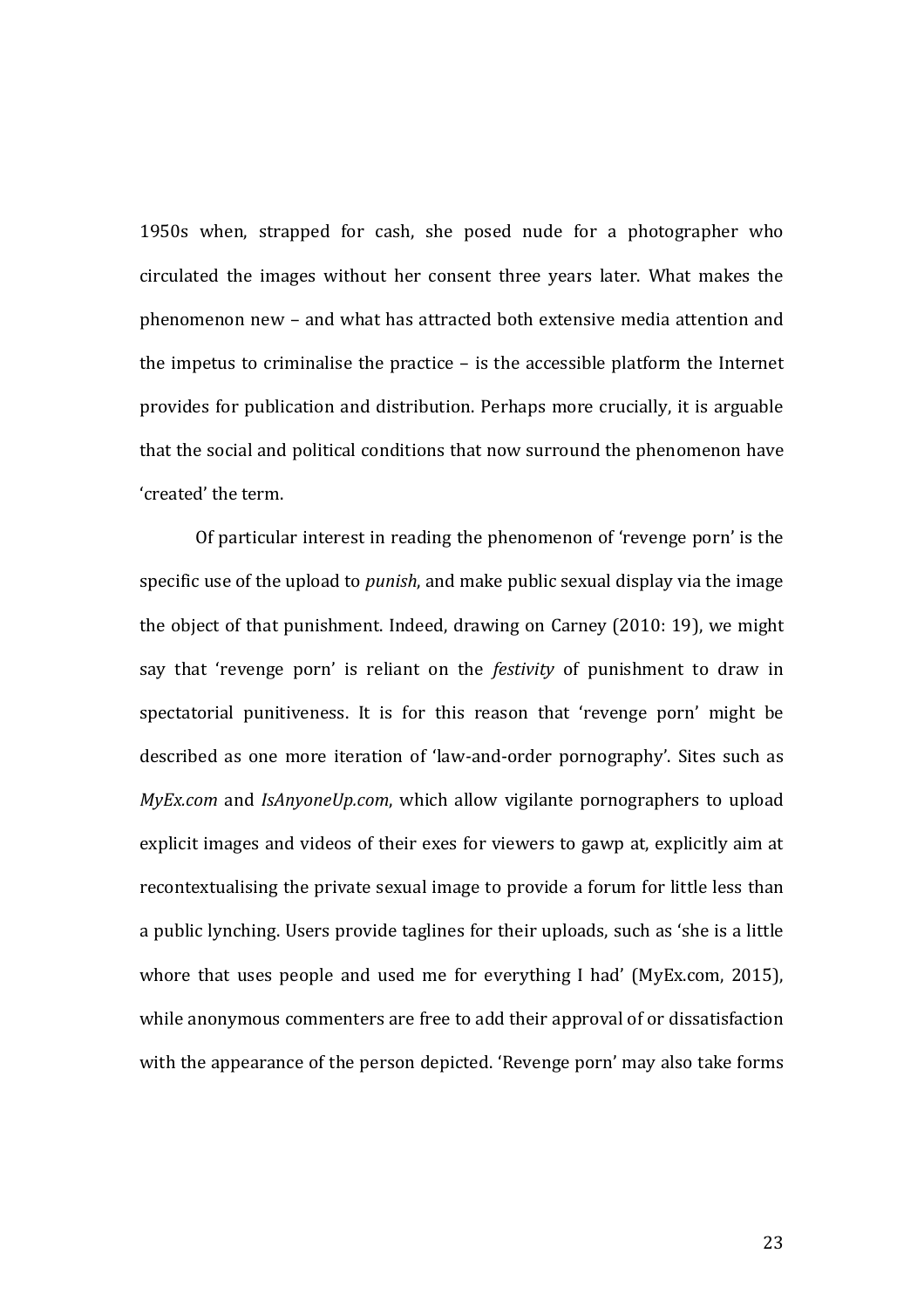other than distribution of images to specifically targeted websites, and victims of the phenomenon have reported that they have been threatened and blackmailed by former partners (Layton and Griffiths, 2015), sent emails from strangers threatening rape (Citron and Franks, 2014: 353) or even stalked (Salter, 2015).

While the mechanism of revenge is arguably different from the retributive or punitive, what the lurid display of punishment does – in all its mediated forms – is propagate increasingly punitive logics as the most legitimate response to *perceived* social wrongs and injustice. In the context of 'revenge porn', this might be described as 'a sexual investment in punishment' (Lamble, 2013: 230), in which the desire to punish – and the desire to see that punishment *made visible* – is not merely punitive, but gains a titillating and lurid eroticism, the familiar fusing of these two affects. Taking into account Lacan's work on the gaze, however, viewers of images on 'revenge porn' sites are not themselves subjects with a sexual investment in punishment. Rather, they operate as a lens for the punitive, through which the state reiterates its own investments in punishment.

Furthermore, it is notable that the phenomenon of 'revenge porn' is explicitly gendered. An early survey suggests that 90% of victims are women (CCRI, 2014), all of whom describe the actions of male exes. If 'revenge porn' can be described as a ripple of the ritualised spectacle of punishment in media, it is quite clear that it is women who bear the brunt of this particular transmission of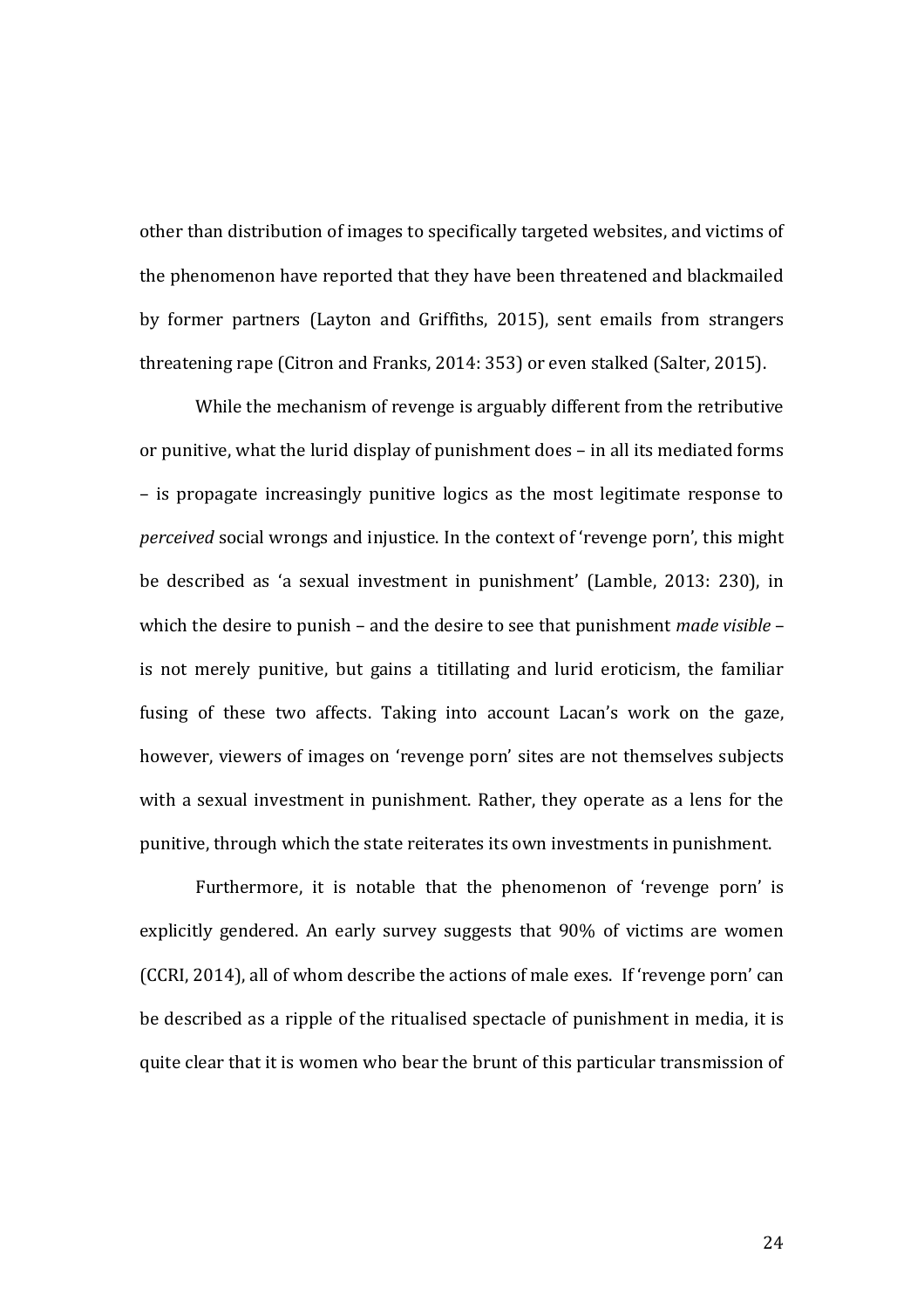punitive logic. Women are perceived to have committed a perceived social wrong not only in abandoning an ex-partner, but also for their active sexual display. Because the publication of such images is the transformation of private, intimate content to public exhibit, aimed to stigmatise, police, and provide surveillance over women's sexual behaviour and bodies, it is clear that it is a phenomenon aimed to please, feed and shore up the 'virility' of the patriarchal carceral state, and its punitive, 'ogling' gaze.

### **Criminalising 'law-and-order pornography'**

If 'law-and-order pornography' is produced not against the state, but in support of its punitive gaze, what are the implications of the criminalisation of such images? In the case of 'revenge porn', as the phenomenon has gained increasing media attention, efforts have been made to prosecute those distributing the images in numerous jurisdictions. In England and Wales, 'revenge porn' was recently made the subject of a new criminal offence contained in an amendment to the Criminal Justice and Courts Bill 2015, which states:

It shall be an offence for a person to publish a private sexual image of another identifiable person without their consent where this disclosure causes distress to the person who is the subject of the image.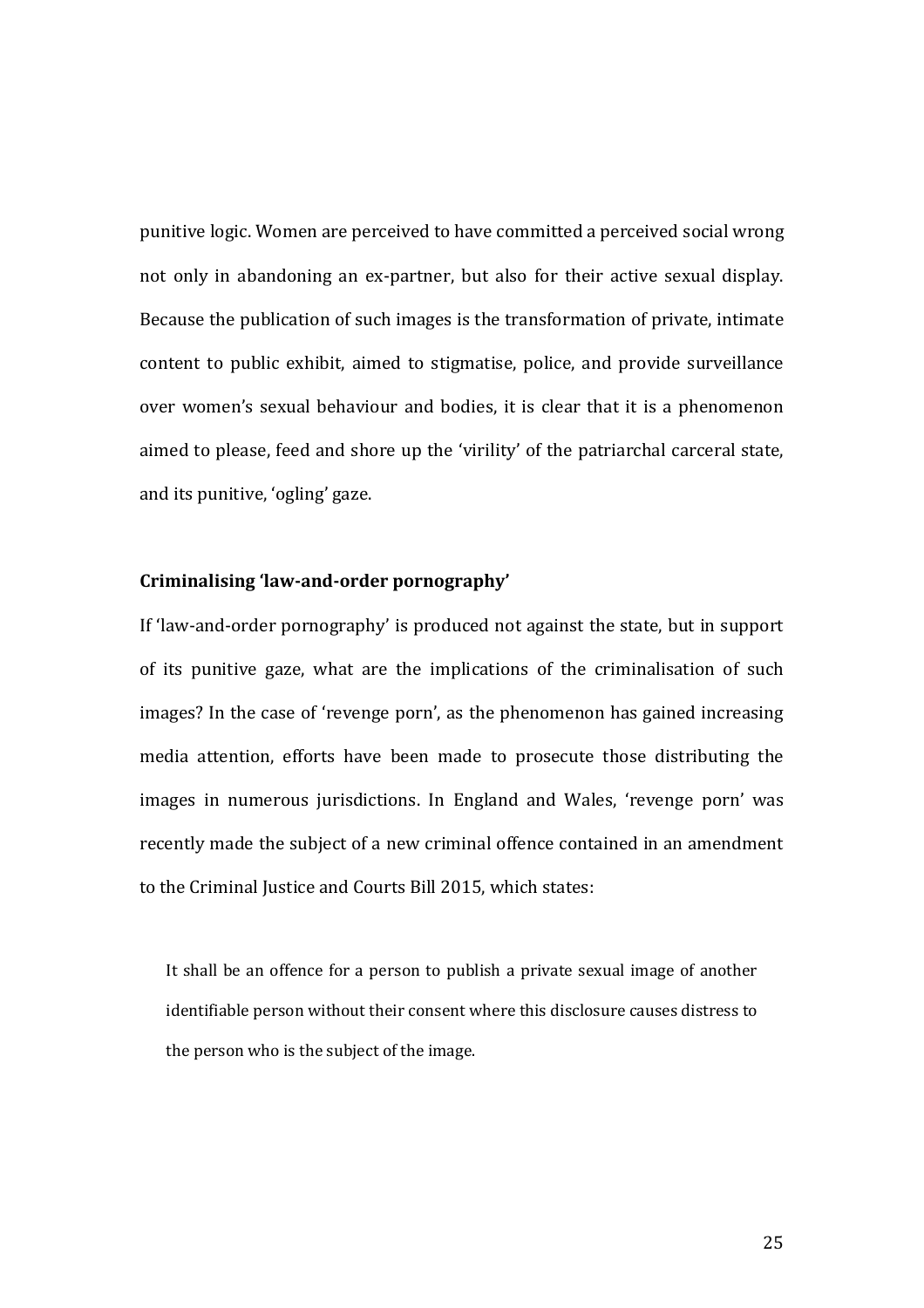However, the use of a criminal-legal response and subsequent punishment – a maximum two years custodial sentence – does not remedy the problem. Although there are reasonably effective 'take down' measures that can be actioned in response to 'revenge porn', all the new offence allows a victim to do is bring criminal charges against the person who uploaded the image, or secondary parties who have gone on to share it. As Cook (2015: 153) has noted, 'the availability of a criminal sanction is of little practical value for a victim, since it does little to prevent the further dissemination of the image.' In short, the new offence promises punishment in response to a desire to punish, and retribution in response to revenge.

In addition, in February 2015, the Ministry of Justice also issued a new poster campaign purportedly to deter potential perpetrators entitled, *Be Aware B4 You Share.*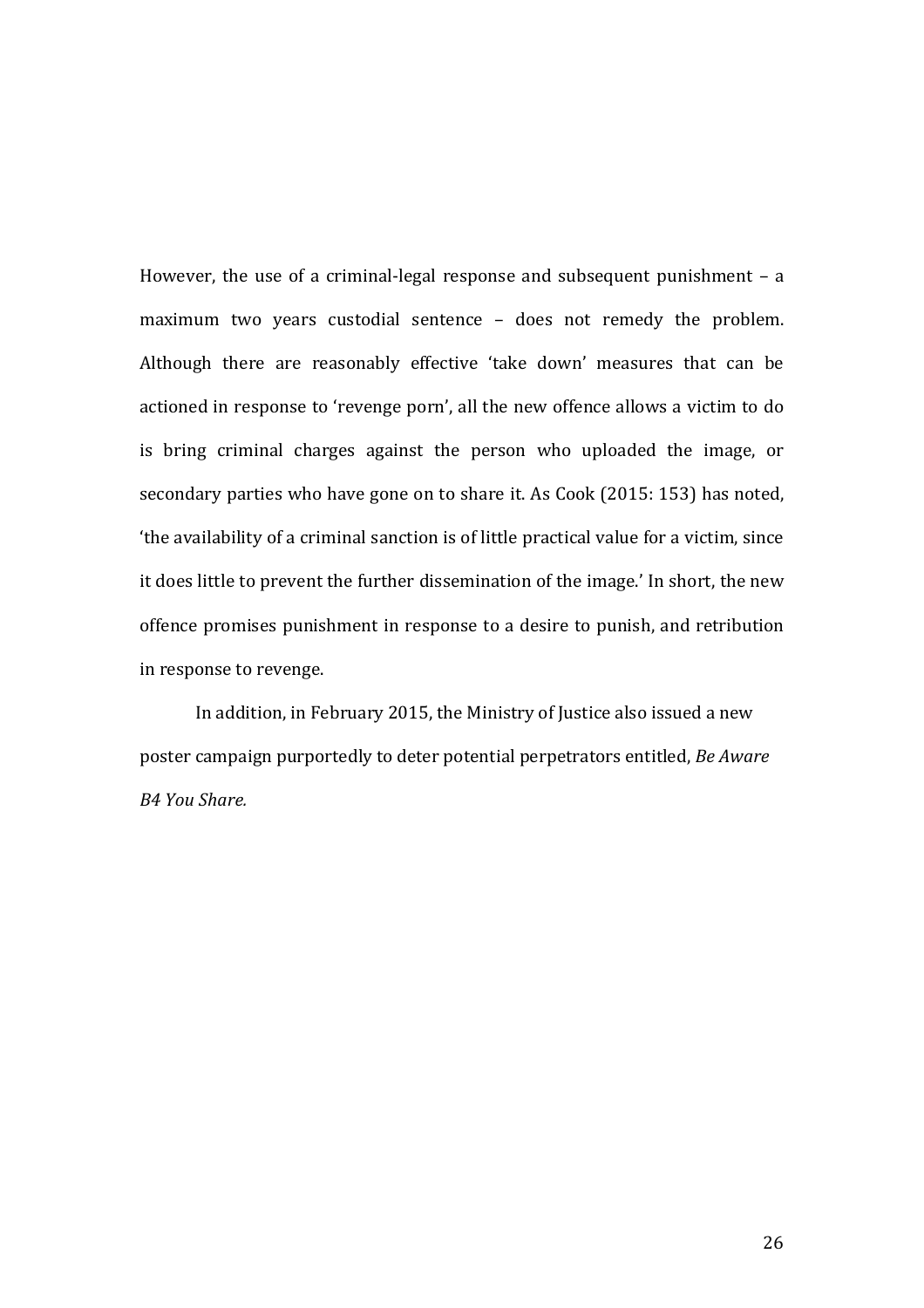

(Figure 1. Ministry of Justice, February 2015)

While superficially aiming to prevent those in receipt of sexual materials from sharing them, the message seems, implicitly, to be aimed at those women who send the initial picture to a partner. The overriding victim-blaming message, it seems, is that 'nothing bad happens to good girls' (Madriz, 1997). Once again, we see the virility of the state in operation, as 'bad girls' who take such images become its passive objects, subjected to its prurient gaze. As initial research on revenge porn has demonstrated, however, it is likely that many images that are accounted for under the revenge porn banner are not always those taken with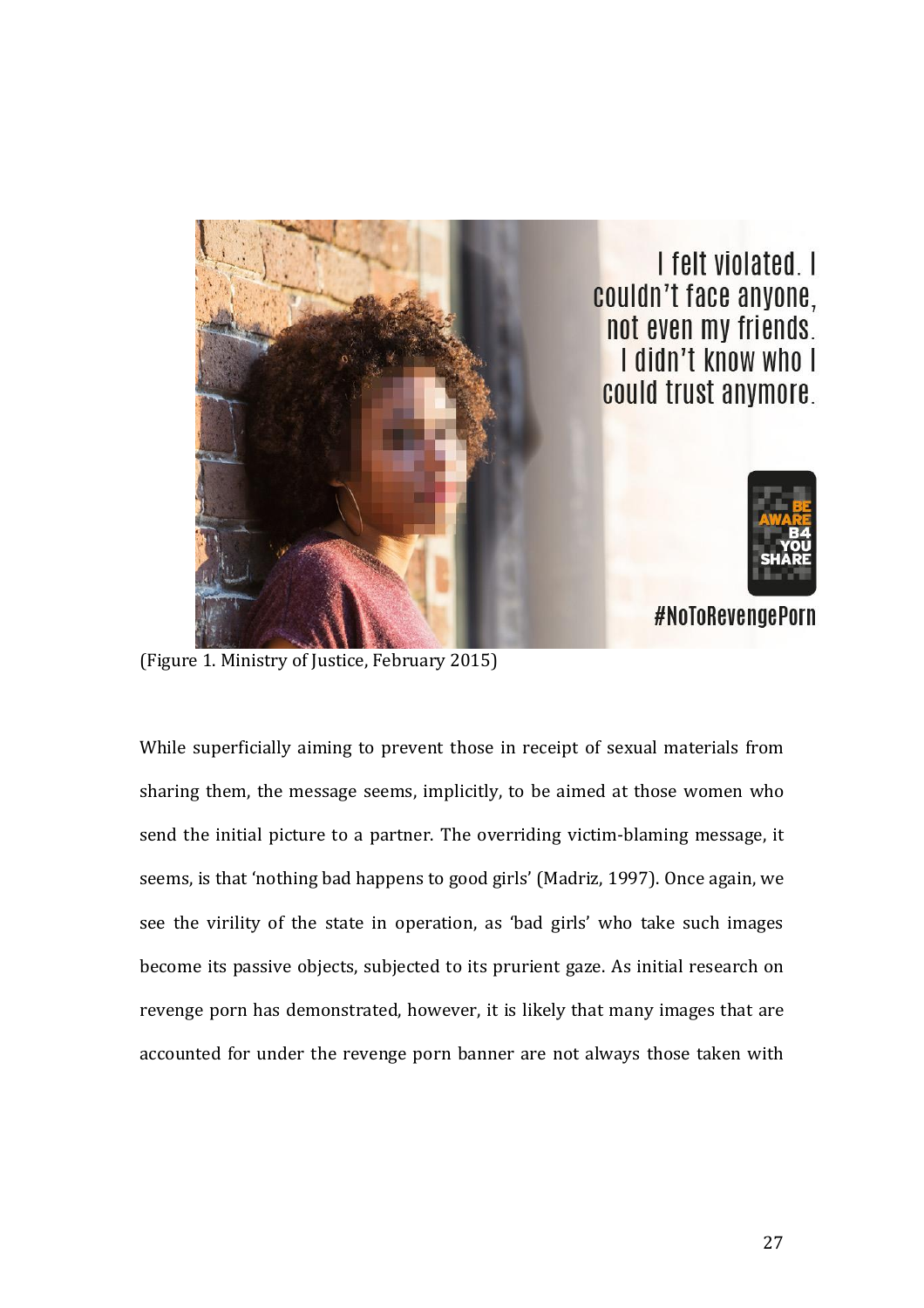the subject's consent, but that such images are taken and then shared as a tool to threaten, harass and/or control both current and former partners (Henry & Powell, 2015: 113). In addition, one victim of the phenomenon writes in *The Guardian* (2013) that her ex-partner's behaviour after the end of their relationship ended sat within a clear continuum of shaming behaviour, policing her choice of dress and friendships: 'He deemed the skirt too short. He shamed me, called me a hooker, and accused me of sleeping with all my male friends.' Tales such as these, it seems, are entirely missing from the news or Ministry of Justice agenda, which instead treats the non-consensual publication of an explicit image as an isolated event rather than conjoining it with broader cultural currents aimed at policing women's behaviour.

But if 'revenge porn' can be seen as a form of vigilante 'law-and-order pornography', where the role of the punisher is substituted for the uploader if they believe it is 'deserved', is there any social benefit to a punitive response to the problem? Could this not be described as merely the continued expansion of 'law-and-order pornography', in which women's sexual habits and appetites and become subject to continual, punishing scrutiny and prurience? It should not be forgotten that the victim must go through the process of reporting the violation and potentially encounter the adversarial setting of the courtroom, where the very images or video that have caused her injury are re-scrutinised. While it is

28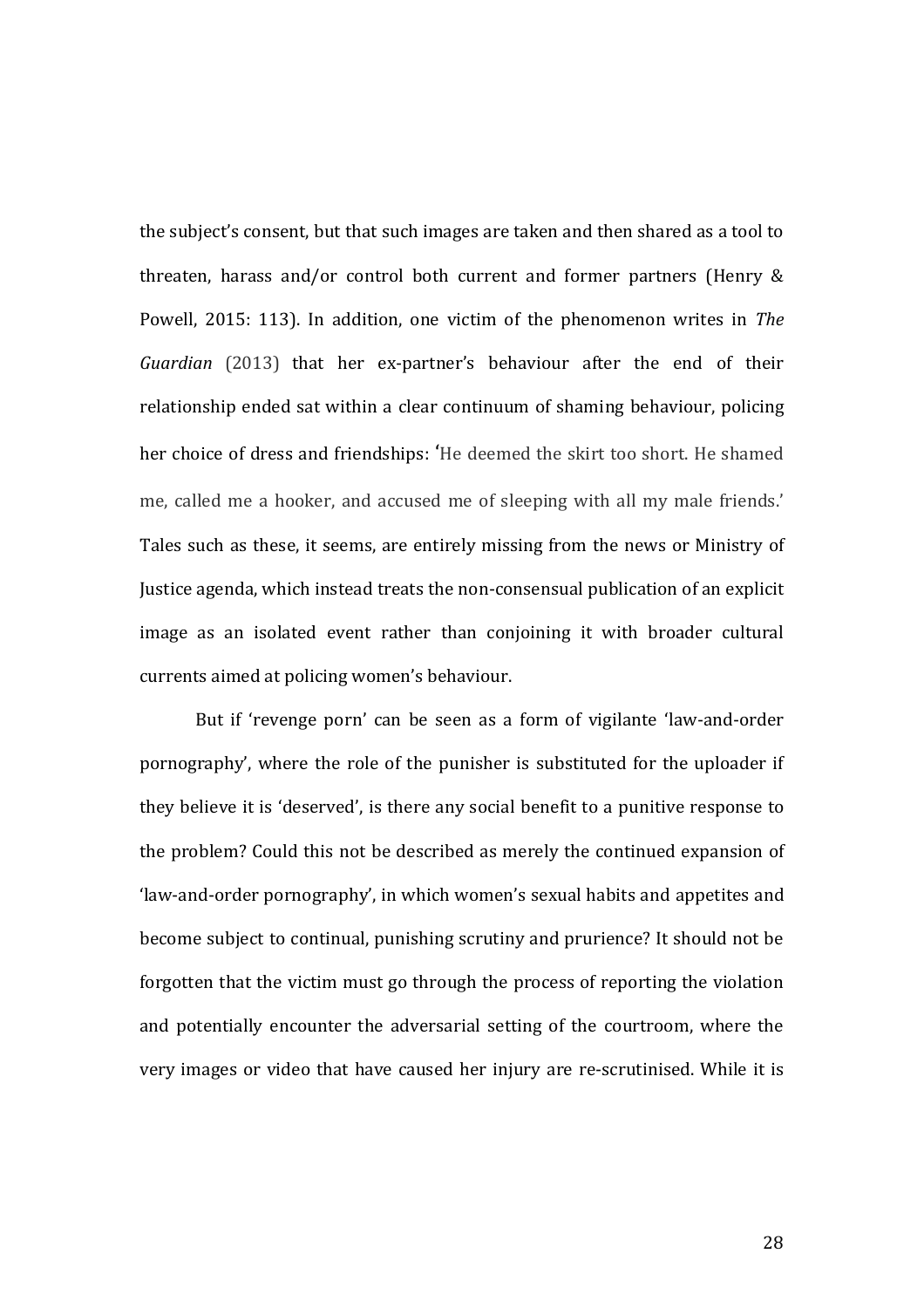true that the images take on a different meaning and affect in this context to the unruly geographies of the Internet, the discourses used by defence advocates to disprove the victim's complaint may not be so different to the comments on 'revenge porn' websites. Like the rape complainant, as Carol Smart (1990: 2005) argues, the 'revenge porn' victim's story

is reconstructed into a standard form of sexual fantasy or even pornography in which she becomes the slut who turns men on and indicates her availability through every fibre of her clothing and demeanour.

In other words, the victim of 'revenge porn' is required to repeat the very experience of victimisation elicited by the phenomenon for the express purpose of her violation being exhibited and seen.

By criminalising 'revenge porn' rather than offering accessible civil justice or take-down solutions, women's bodies are put out on display and become yet another source of 'law-and-order pornography'. Their punishment by the distributor of the image is made its own spectacle within the courtroom and, potentially, on newspaper front pages. It could be argued, therefore, that the very impetus to criminalise is to reproduce the erotic affects of 'law-and orderpornography' that propel the desire to punish on the part of the jilted ex-partner,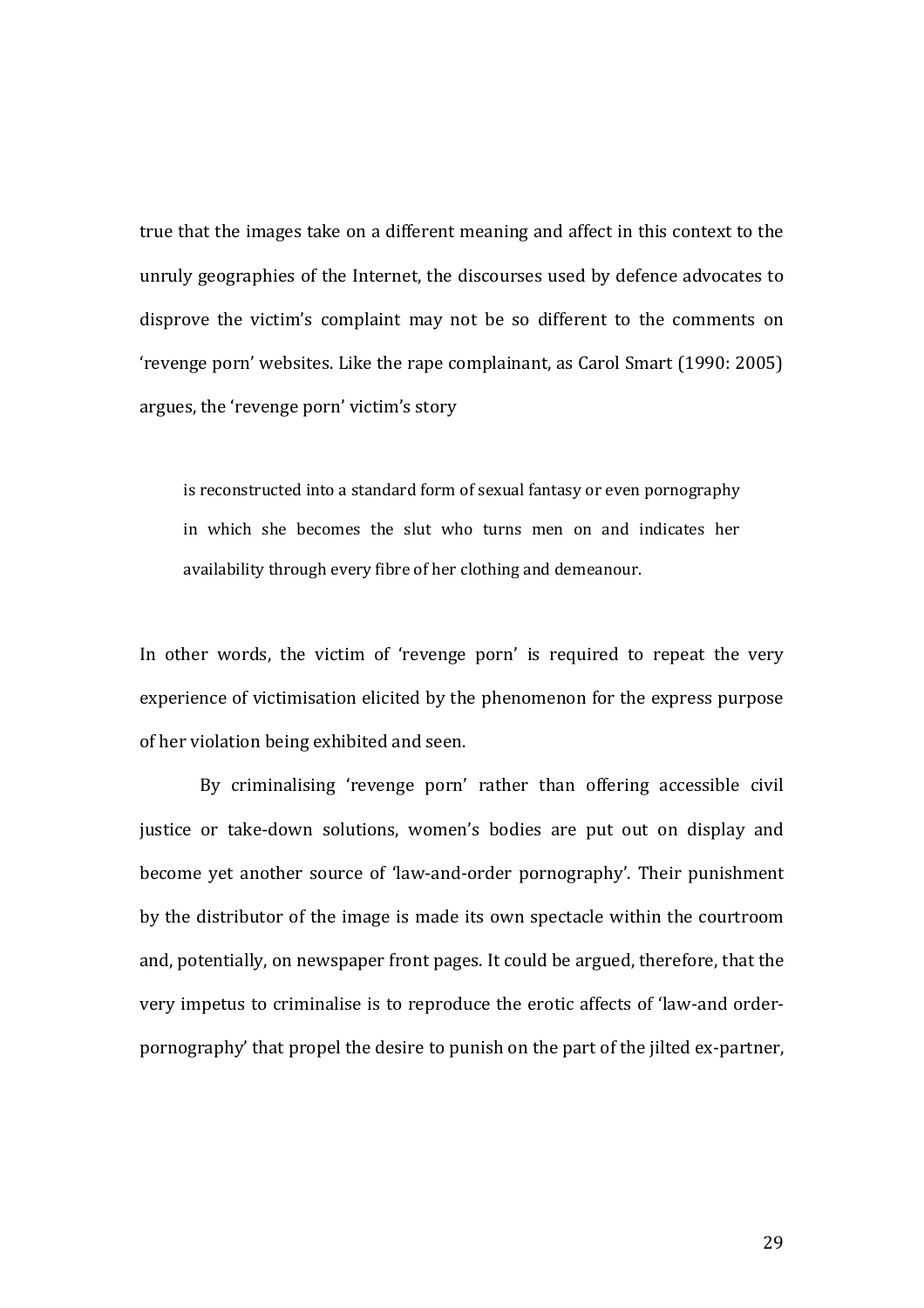and to reproduce the very lens of the viewers the state seeks to condemn. The effect of criminalisation is also to replicate the double-orientation of prurience, displaying both the erotic impulse to *name* such images pornographic, and to simultaneously condemn any response to them that befits the name. Finally, it is perhaps no coincidence that the jurisdictions in which 'revenge porn' has been identified as a new and proliferating social evil – the UK, US, Canada and Australia – are those with the most bloated prisons and criminal justice processes, where the spectacle of punitiveness lies at the heart of the promotion of the masculinised carceral state.

# **Conclusion**

In this article I have attempted to stage a new conversation between the fields of porn studies and visual criminology, in order to interrogate the benefits and drawbacks of attaching the suffix of 'porn' and its signifiers to images of law and order to describe both their representational politics and spectatorial positions and affects. I have argued that, while some attention has been paid to the transmission of pornography onto 'non-sexual' forms of media and art, the migration of 'law-and-order pornography' back into the sphere of adult entertainment has escaped attention. 'Revenge pornography' is one phenomenon in which this ripple is most clearly seen. Its recent criminalisation demonstrates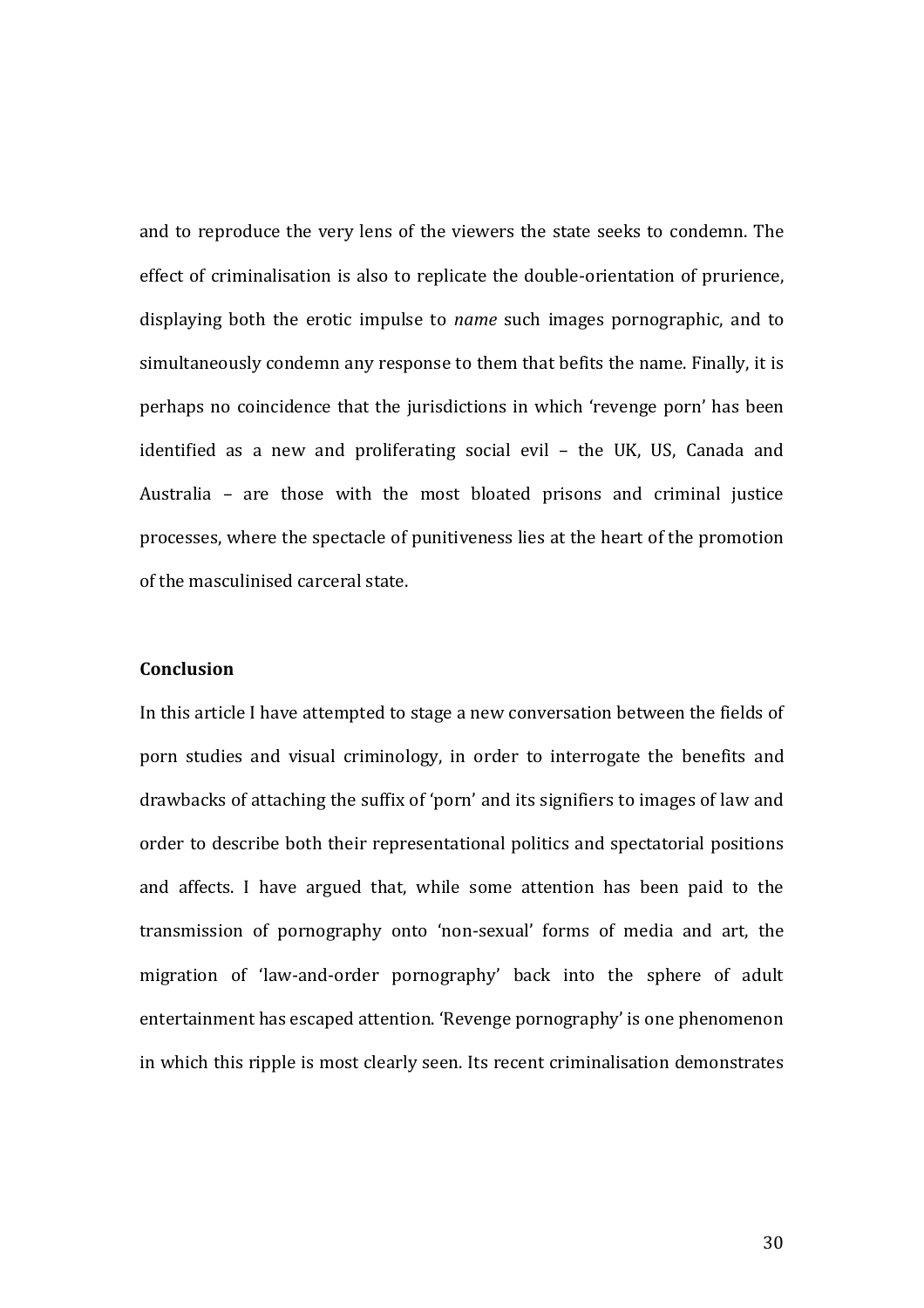both the effects of the double-orientation of prurience, and the increasing power of the carceral state to produce viewers of such images as the objects of its virile authority.

If 'law-and-order pornography' is – as Wacquant argues – a contemporary replacement for the spectacle of the public scaffold, then perhaps we owe viewers of such images the possibility that their consumption commands affects other than titillation and calls for ever-increasing punitiveness. As Gatrell (1994) famously noted, spectators of public execution were not merely baying wolves, thirsting for blood. Rather, densensitization to the abject horror of the scaffold gave way to resistance to public hanging, and anger at the abuse of state power. Porn scholars interested in audience reception studies have also long attempted to counter the view that viewers are merely passive receptacles of sexual meaning (Smith, Attwood and Barker, 2011), and argued that our responses are much more reflexive and critical than we might presuppose.

As we have seen, applying the metaphor of 'pornography' both exceeds and reduces images of crime and punishment, attempting to contain both the representational process (as reductive, objectifying, or tainted by profit motive), and the spectatorial position (generally to refer to the apathetic or titillated viewer). As Dean (2003: 107) has observed: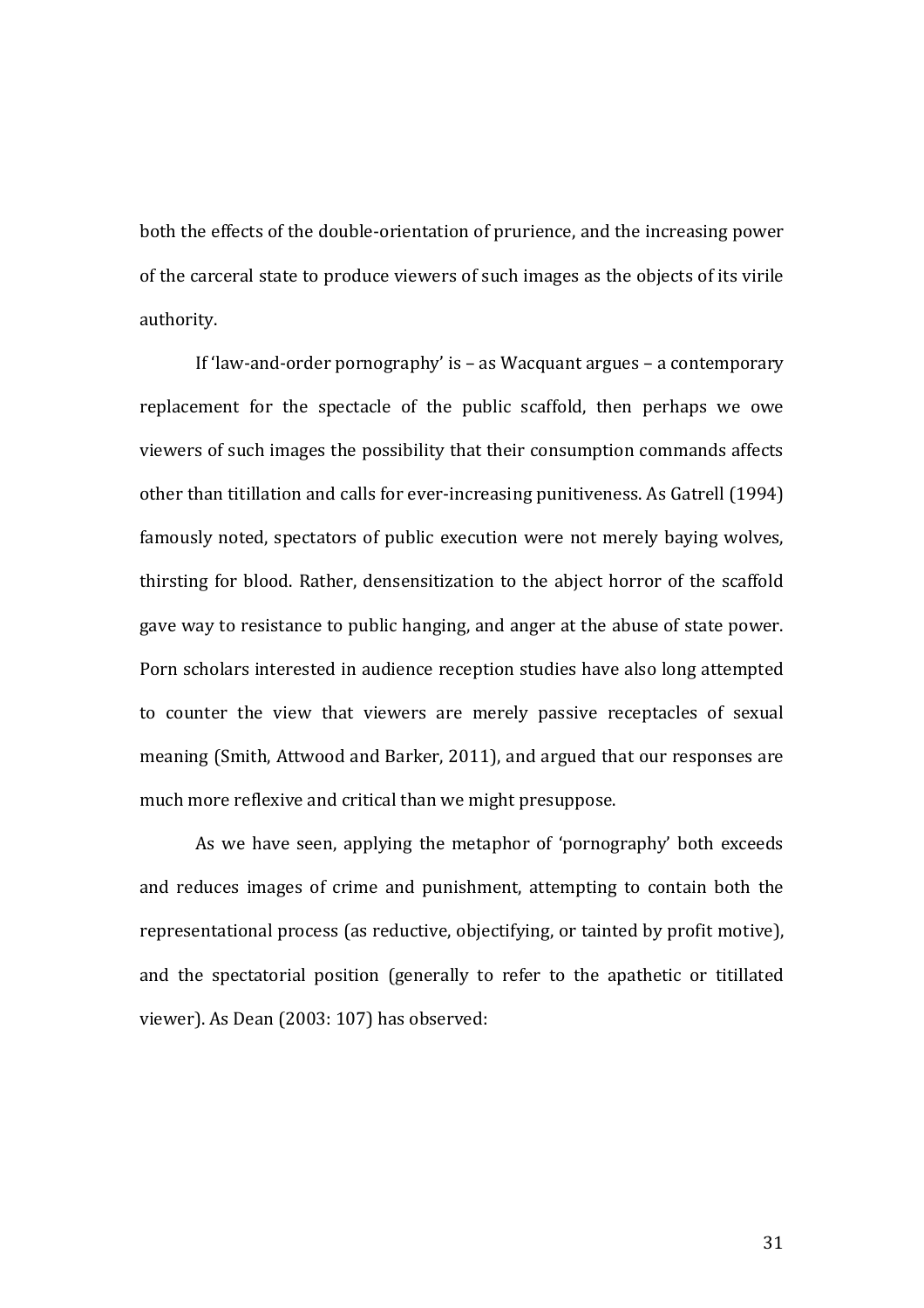Pornography figures our relationship to suffering so potently and concisely because it is both full of meaning and an empty category and so is never only a sexual metaphor for political pathology: full because, as we have seen over and over again, its interpretive breadth is dramatic, its explanatory power breathtaking; empty because, as we have also seen, it doesn't really explain anything.

While criminologists interested in the aesthetic politics of crime images have taken pains to open up their possible meanings (Young, 2014), and the ethics of the representation of crime (Carrabine, 2012), we do ourselves a disservice if we harness images of crime and punishment to the pornographic in order to describe the fusion of punitiveness with the erotic. If the effect of the gaze of the state is to produce exemplary consumers of punitive commodity such as 'revenge porn', to reify its authority is to refuse the possibility of images' resistance to the 'panoptic gaze of digital citizenry' that Hayward's opening gambit on visual criminology offers. In calling images of law and order pornographic we not only short-circuit their potential for a range of affects, but foreclose any response to them other than passive titillation.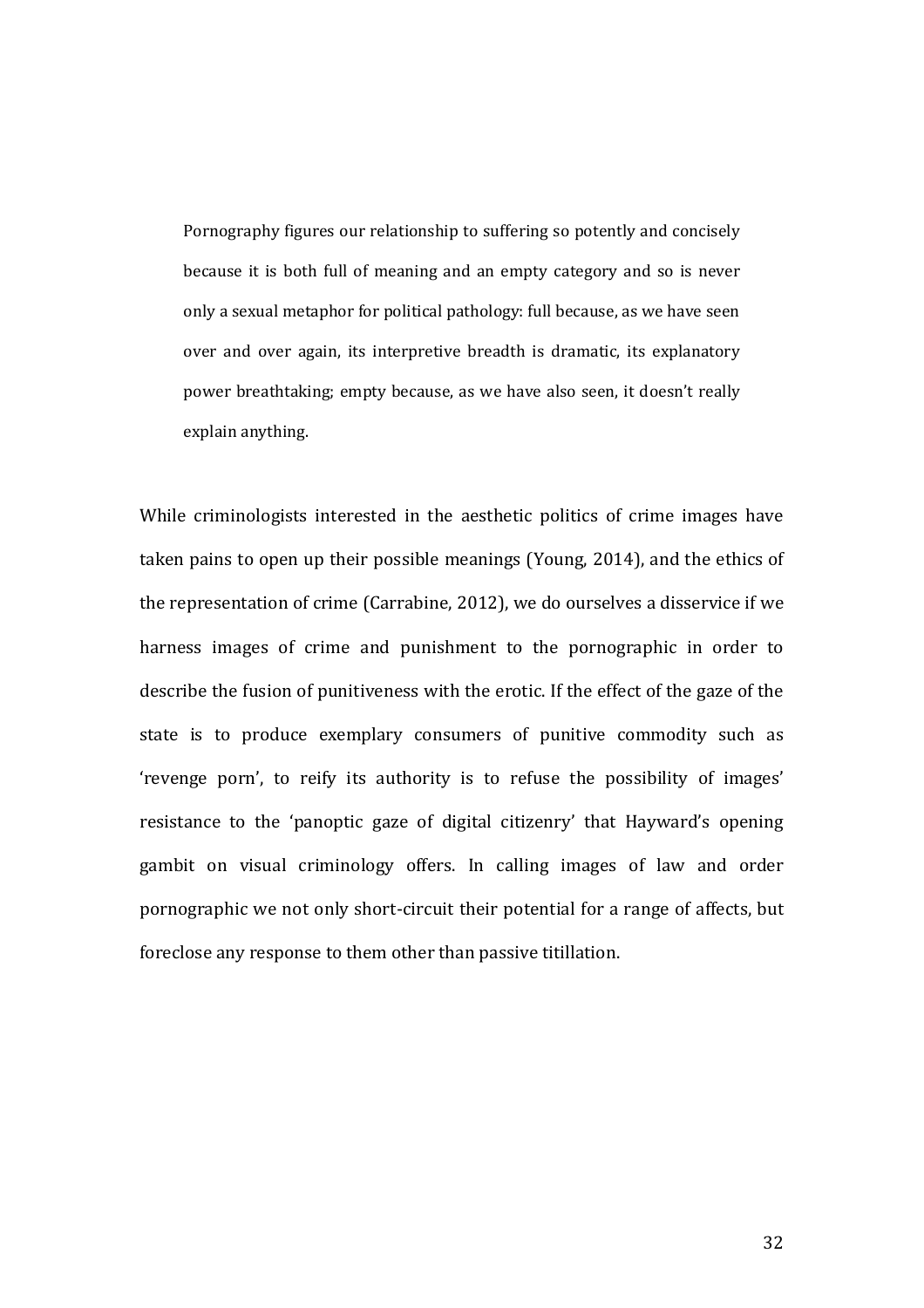### **Bibliography**

- Aguayo A (2014) Activist street tapes and protest pornography: Participatory media culture in the age of digital reproduction. *Jump Cut: A Review of Contemporary Media* 56. Available at: <http://ejumpcut.org/currentissue/AguayoProtestVideo/text.html> (accessed 5 July 2015).
- Alexander L (1989) Low value speech. *Northwestern University Law Review* 83: 547-554.
- Attwood F (2002) Reading porn: The paradigm shift in pornography research. *Sexualities* 5(1): 91-105.
- Baudrillard J (2006) War Porn. *Journal of Visual Culture* 5(1): 86-88.
- Bazin A (1971) *What is Cinema? Vol 2*. London: University of California Press.
- Brown M (2014) Visual criminology and carceral studies: Counter-images in the carceral age. *Theoretical Criminology* 18(2): 176-197.
- Butler J (1997) *Excitable Speech: A Politics of the Performative*. London: Routledge.
- Cadwalladr C (2013) Porn wars: The debate that's dividing academia. *The Guardian*, 16 June. Available at: [http://www.theguardian.com/culture/2013/jun/16/internet-violent](http://www.theguardian.com/culture/2013/jun/16/internet-violent-porn-crime-studies)[porn-crime-studies](http://www.theguardian.com/culture/2013/jun/16/internet-violent-porn-crime-studies) (accessed 5 July 2015).
- Carney P (2010) Crime, punishment and the force of photographic spectacle. In: Hayward K and Presdee M (eds) *Framing Crime: Cultural Criminology and the Image*. London: Routledge, pp. 18-35.
- Carrabine E (2011) Images of torture: Culture, politics and power. *Crime, Media, Culture* 7(1): 5-30.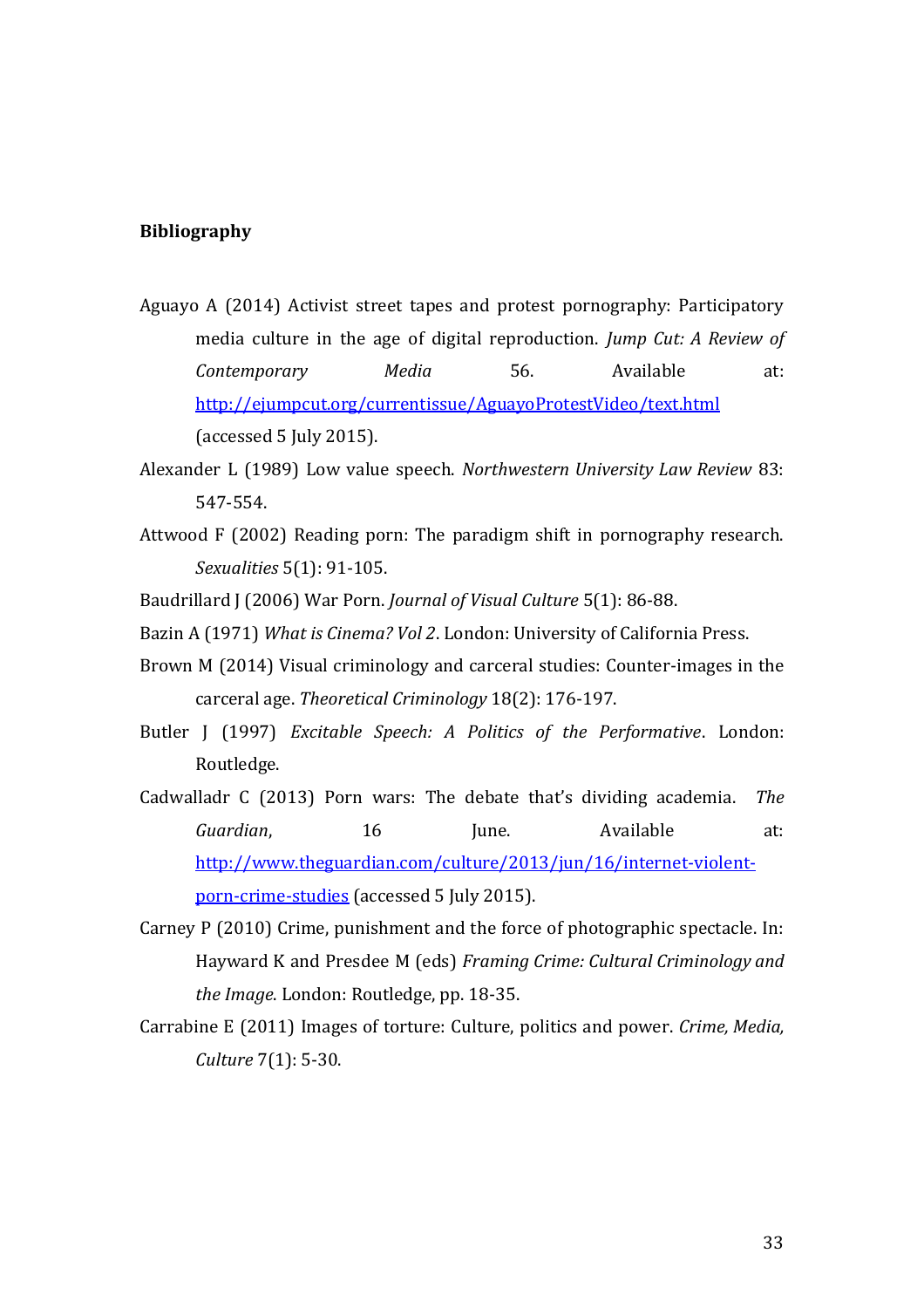- Carrabine E (2012) Just images: Aesthetics, ethics and visual criminology. *British Journal of Criminology* 52(3): 453-489.
- Carrabine E (2014) Seeing things: Vision, voyeurism and the camera. *Theoretical Criminology* 18(2): 134-158.
- Carrington K (2002) Feminism and criminology: Confronting genealogies. In: Carrington K and Hogg R (eds) *Critical Criminology: Issues, Debates, Challenges*. Cullompton: Willan, pp. 114-142.
- Chiarini A (2013) I was a victim of revenge porn. I don't want anyone else to face this. *The Guardian*, 19 November. Available at: [http://www.theguardian.com/commentisfree/2013/nov/19/revenge](http://www.theguardian.com/commentisfree/2013/nov/19/revenge-porn-victim-maryland-law-change)[porn-victim-maryland-law-change](http://www.theguardian.com/commentisfree/2013/nov/19/revenge-porn-victim-maryland-law-change) (accessed 10 December 2015).
- Citron D K and Franks M A (2014) Criminalizing Revenge Porn. *Wake Forest Law Review* 49: 345-391.
- Cook D (2015) Revenge Pornography. *Criminal Law & Justice Weekly* 179(8): 152-155.
- Cyber Civil Rights Institute (2014) Revenge porn by numbers. Available at: <http://www.endrevengeporn.org/revenge-porn-infographic/> (accessed 26 July 2015).
- Dean C J (2003) Empathy, pornography, and suffering. *differences: A Journal of Feminist Cultural Studies* 14(1): 88-125.
- Diamond M (2009) Pornography, public acceptance and sex related crime: A review. *International Journal of Law and Psychiatry* 32(5): 304-314.
- Dines G (2010) *Pornland: How Porn has Hijacked our Sexuality*. Boston, MA: Beacon Press.
- Dworkin A (1981) *Pornography: Men Possessing Women*. Harmondsworth: Penguin.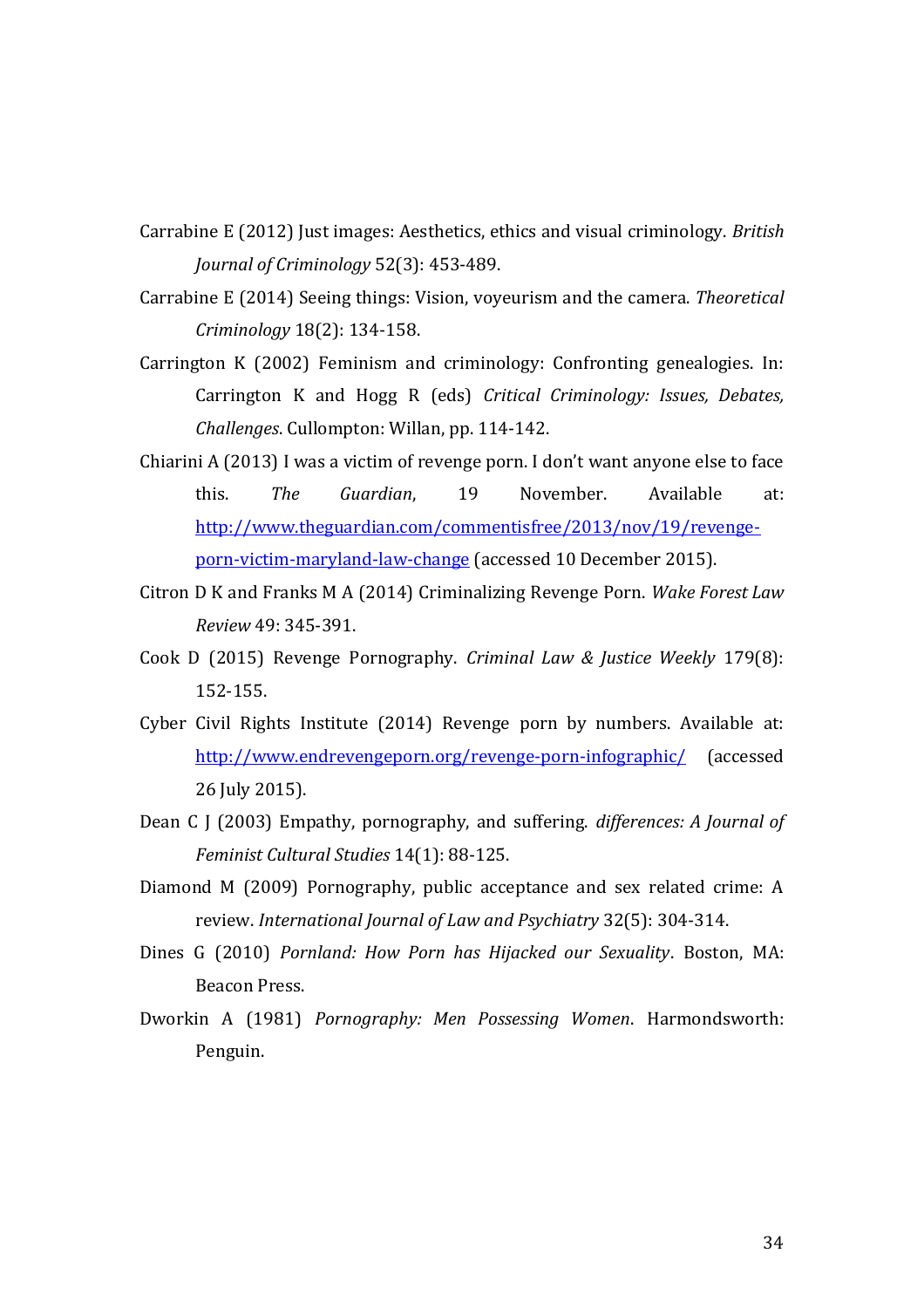- Dyer R (1985) Male gay porn: Coming to terms. *Jump Cut: A Review of contemporary Media* 30: 27-29.
- Fanghanel A (2014) Approaching/departure: Effacement, erasure and 'undoing' the fear of crime. *Cultural Geographies* 21(3): 343-361.
- Ferrell J, Hayward K and Young J (2015) *Cultural Criminology: An Invitation* (2nd edition). London: SAGE.
- Foucault M (1977) Preface to Transgression. In: Bouchard D F (ed) *Language, Counter-Memory, Practice: Selected Essays and Interviews*. New York, NY: Cornell University Press, pp. 29-233.
- Foucault, M (1995) *Discipline and Punish: The Birth of the Prison*. Harmondsworth: Penguin.
- Gattrell V (1994) *The Hanging Tree: Execution and the English People 1770-1868*. Oxford: Oxford University Press.
- Groombridge N (2002) Crime control or crime culture TV?. *Surveillance & Society* 1(1): 30-46.
- Hancock L and Mooney G (2012) Beyond the penal state: Advanced marginality, social policy and anti-welfarism. In: Squires P and Lea J (eds) *Criminalisaton and Advanced Marginality: Critically Exploring the Work of Loïc Wacquant*. Bristol: Policy Press, pp. 107-128.
- Hayward K (2009) Visual Criminology: cultural-criminology style. *Criminal Justice Matters* 78(1): 12-14.
- Hayward K (2010) Opening the lens: Cultural criminology and the image. In: Hayward K and Presdee M (eds) *Framing Crime: Cultural Criminology and the Image*. London: Routledge, pp. 1-16.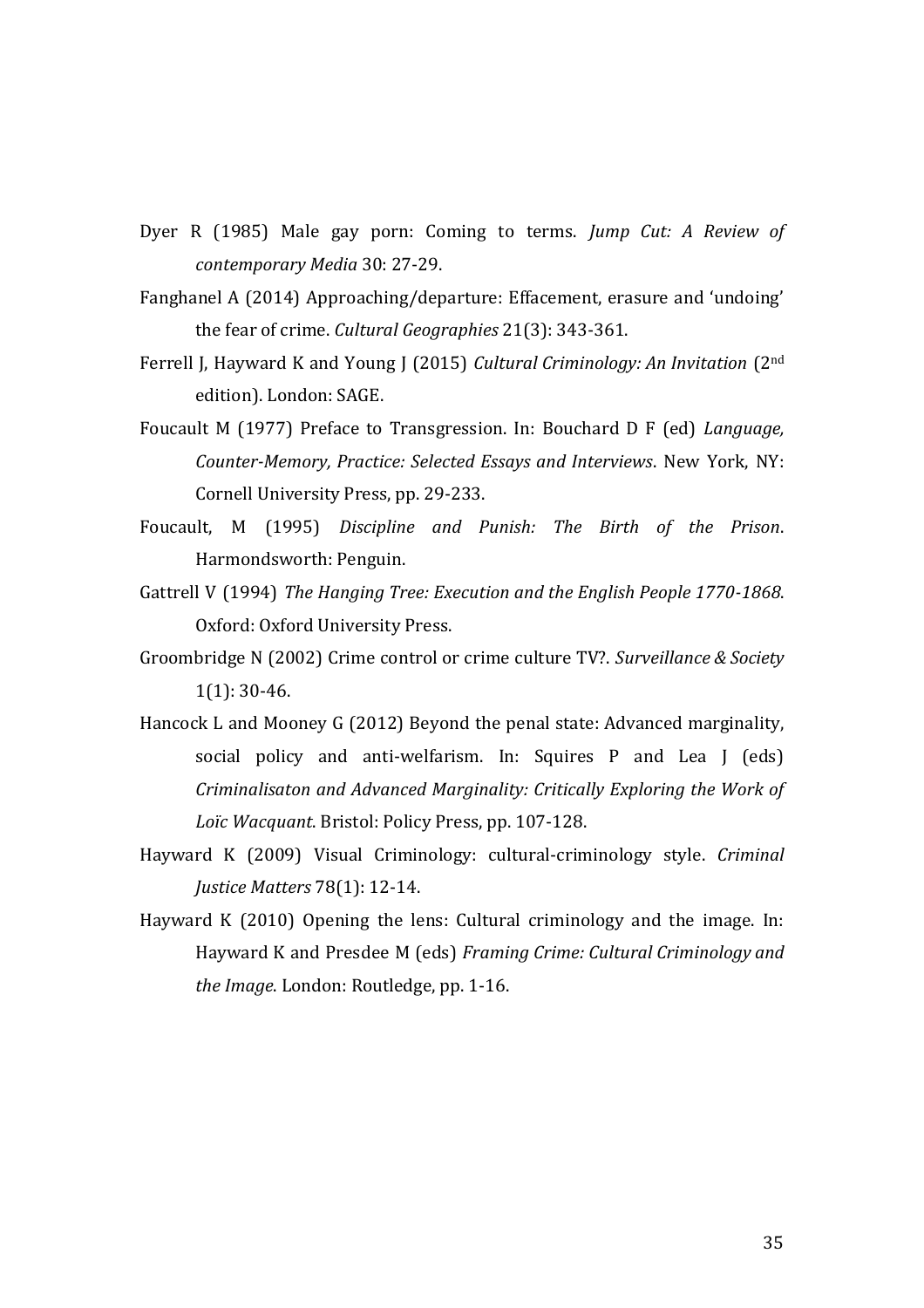- Henry N and Powell A (2015) Beyond the 'sext': Technology facilitated sexual violence and harassment against adult women. *Australian & New Zealand Journal of Criminology* 48(1): 104-118.
- Hester H (2014) *Beyond Explicit: Pornography and the Displacement of Sex*. Albany, NY: SUNY Press.
- Hunt L (1993) Pornography and the French Revolution. In: Hunt L, *The Invention of Pornography: Obscenity and the origins of modernity, 1500-1800*. London: MIT Press, pp. 301-339.
- Jewkes Y (2010) Much ado about nothing? Representations and realities of online soliciting of children. *Journal of Sexual Aggression: An international, interdisciplinary forum for research, theory and practice* 16(1): 5-18.
- Lacan J and Miller, J-A (1981) *The Seminar of Jacques Lacan, Book XI: The Four Fundamental Concepts of Psychoanalysis*. London: W. W. Norton.
- Lamble S (2013) Queer necropolitics and the expanding carceral state: Interrogating sexual investments in punishment. *Law and Critique* 24(3): 229-253.
- Layton J and Griffiths E (2015) 'I considered suicide': Revenge porn victim opens up after jilted lover sent sex pics to her daughter. The Mirror, 5 April 2015. Available at: [http://www.mirror.co.uk/news/uk-news/i](http://www.mirror.co.uk/news/uk-news/i-considered-suicide-revenge-porn-5462446)[considered-suicide-revenge-porn-5462446](http://www.mirror.co.uk/news/uk-news/i-considered-suicide-revenge-porn-5462446) (accessed 26 July 2015).

MacKinnon C A (1993) *Only Words*. Cambridge, MA: Harvard University Press.

- Madriz E (1997) *Nothing Bad Happens to Good Girls: Fear of Crime in Women's Lives*. London: University of California Press.
- Malamuth N M and Donnerstein E (1984) *Pornography and Sexual Aggression*. London: Academic Press.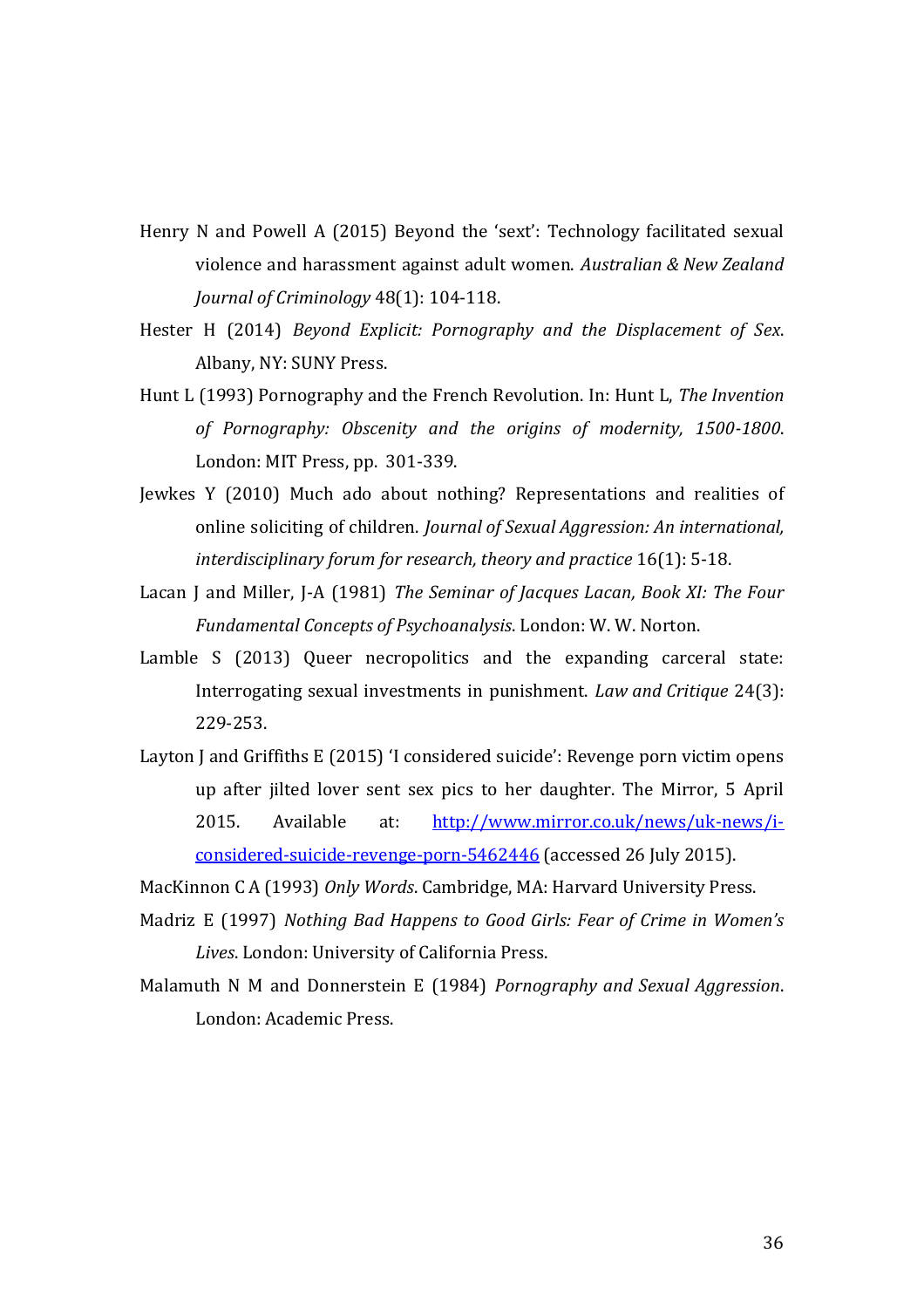- Meese A G E (1986) Attorney General's Commission on Pornography: Final Report. United States Government Printing Office, July.
- Mercer J (2008) In the slammer: The myth of the prison in American gay pornographic video. *Journal of Homosexuality* 47(3-4): 151-166.
- Moore S and Breeze S (2012) Spaces of male fear: The sexual politics of being watched. *British Journal of Criminology* 52(6): 1172-1191.
- Mulvey L (1989) Visual pleasure and narrative cinema. In: Mulvey L *Visual and other Pleasures*. Basingstoke: Palgrave, pp. 14-26.
- Osanka F M and Johann S L (1989) *Sourcebook on Pornography*. Lexington Books: New York, NY.
- O'Toole L (1998) *Pornocopia: Porn, Sex, Technology and Desire*. London: Serpent's Tail.
- Paasonen S (2011) *Carnal Resonance: Affect and Online Pornography*. London: MIT Press.
- Ratza M P (2014) Beyond riot porn: Protest video and the production of unruly subjects. *Ethnos* 79(4): 496-524.
- Salter M and Crofts T (2015, forthcoming) Responding to revenge porn: Challenges to online legal impunity. In: Comella L and Tarrant S (eds) *New Views on Pornography: Sexuality, Politics and the Law*. Westport: Praeger.
- Sartre J-P (2003) *Being and Nothingness: an Essay on Phenomenological Ontology*. London: Routledge.
- Schept, J (2014) (Un)seeing like a prison: Counter-visual ethnography of the carceral state. *Theoretical Criminology* 18(2): 198-223.
- Scheller S A (2015) A picture is worth a thousand words: The legal implications of revenge porn. *North Carolina Law Review* 93: 551-597.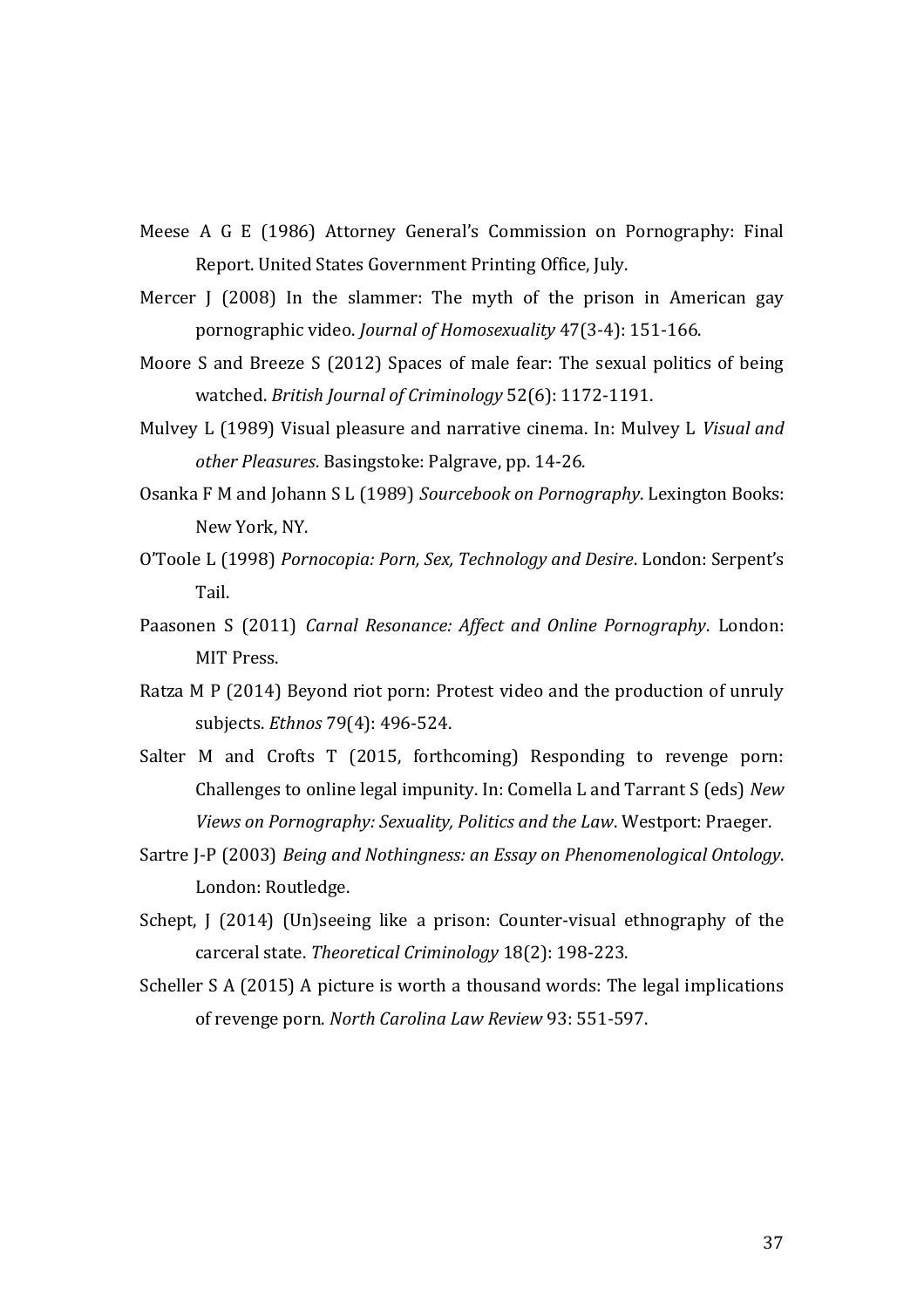- Shamoon D (2004) Office sluts and rebel flowers: The pleasures of Japanese pornographic comics for women. In: Williams L (ed) *Porn Studies*. Durham, NC: Duke University Press, pp. 77-103.
- Smart C (1990) Law's power, the sexed body, and feminist discourse. *Journal of Law and Society* 17(2): 194-210.
- Smith C, Attwood F and Barker M (2011) Porn Research: The Research. Available at: <http://pornresearch.org/about-the-research.html> (accessed 26 July 2015).
- Sontag S (1967) *Styles of Radical Will*. London: Penguin Books.
- Stallybrass P and White A (1986) *The Poetics and Politics of Transgression*. London: Methuen.
- Tait S (2008) Pornographies of violence? Internet spectatorship on body horror. *Critical Studies in Media Communication* 25(1): 91-111.
- Valier C and Lippens R (2004) Moving images, ethics and justice. *Punishment and Society* 6(3): 319-333.
- Wacquant L (2009) *Punishing the Poor: The Neoliberal Government of Social Insecurity*. Durham, NC: Duke University Press.
- Wacquant L (2010) Crafting the neoliberal state. *Sociological Forum* 25(2): 197- 220.
- Williams L (1989a) *Hard Core: Power, Pleasure and the "Frenzy of the Visible"*. London: University of California Press.
- Yar M (2013) *Cybercrime and Society* (2nd edition). London: SAGE.
- Young A (2009) The screen of the crime: Judging the affect of cinematic violence. *Social and Legal Studies* 18(1): 5-22.
- Young A (2010) *The Scene of Violence: Cinema, Crime, Affect*. London: Routledge.